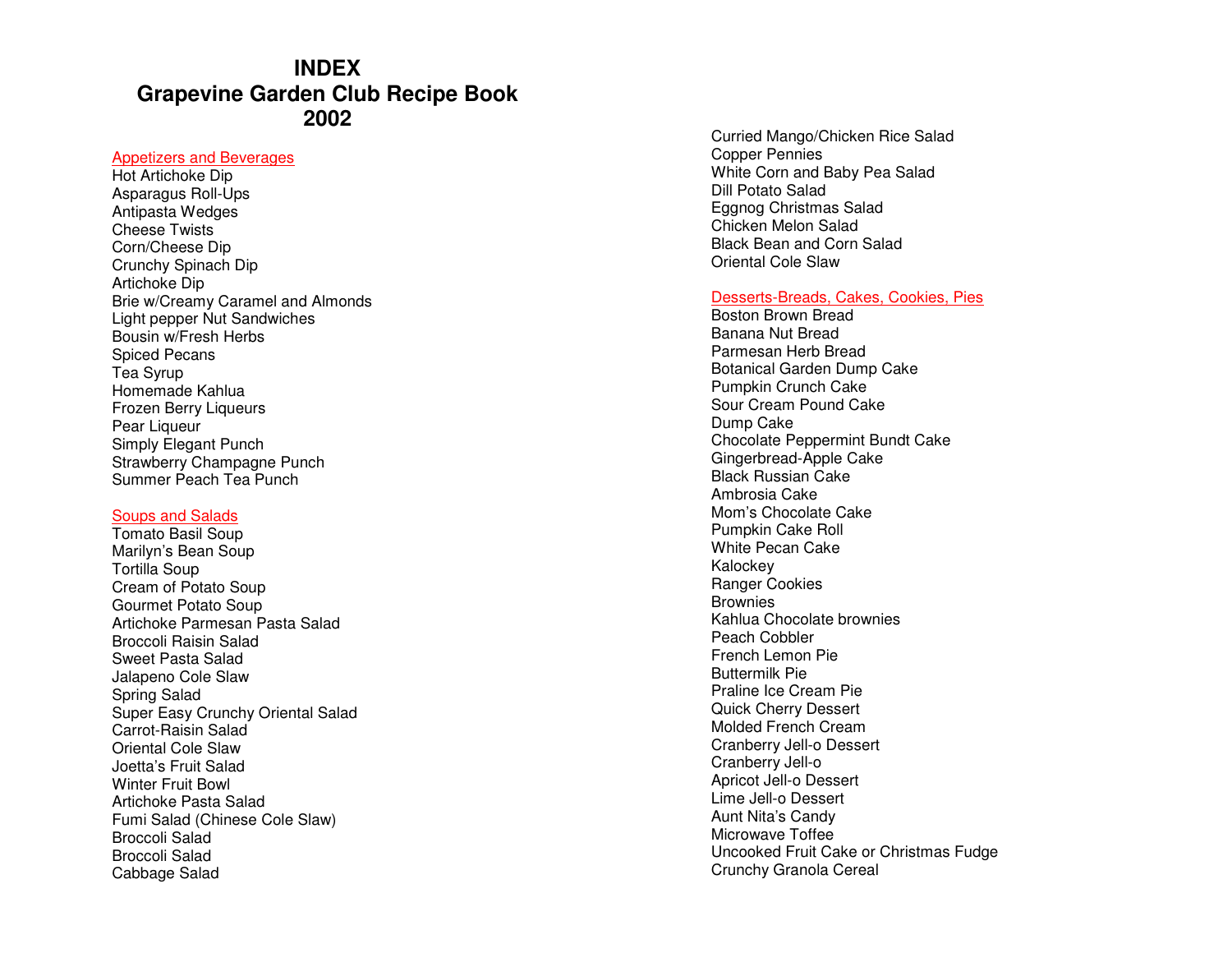# **INDEX Grapevine Garden Club Recipe Book 2002 (continued)**

# Easy Casseroles & Side Dishes

Scalloped Pineapple Lemon Chicken w/Mushroom Sauce Buttermilk Pecan Chicken Susan's Chicken Easy Quiche Flat Enchiladas Poppy Seed Chicken Potato Casserole Enchilada Blanco Sour Cream Sauce Herbal Vinegars Food for the Birds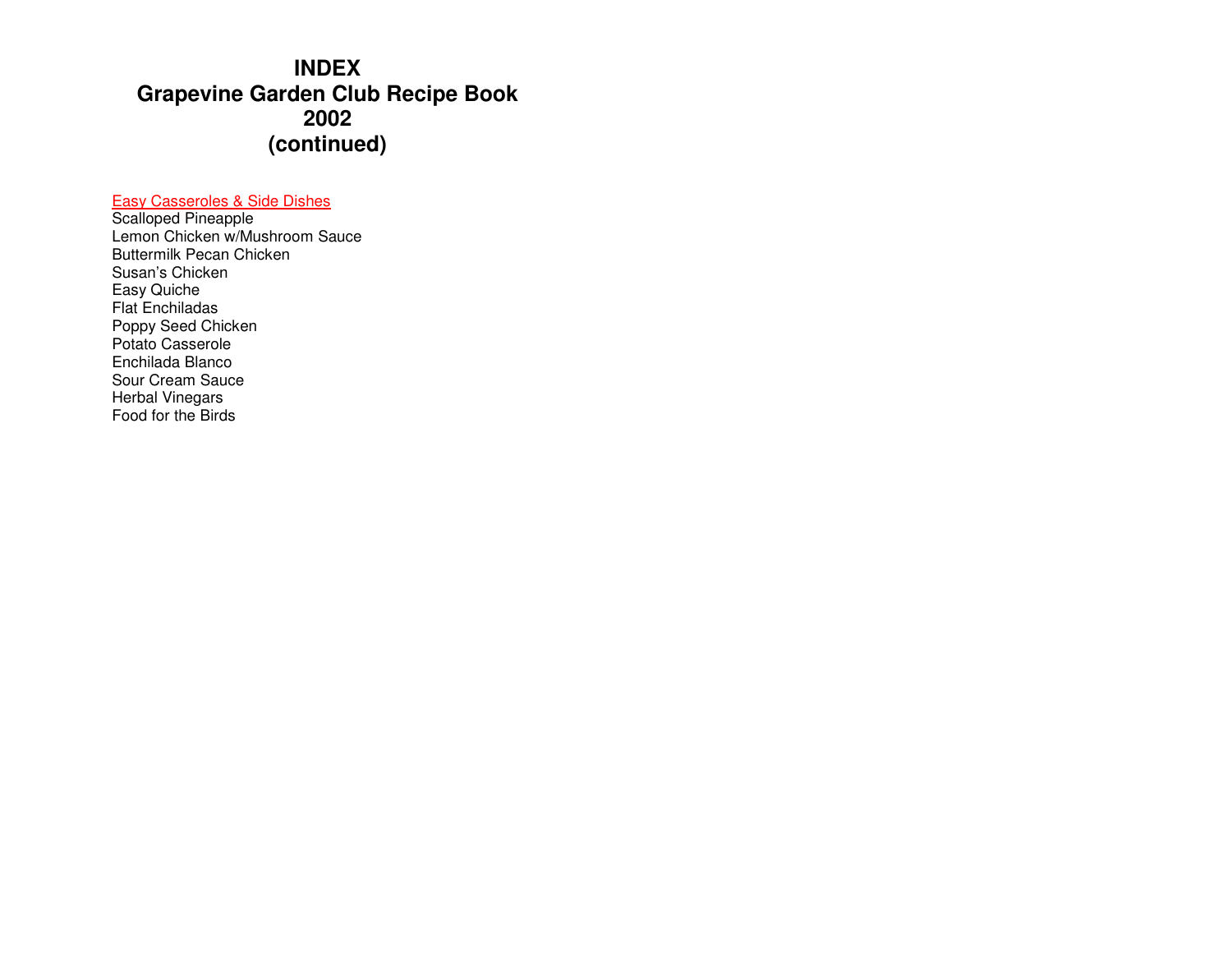APPETIZERS & BEVERAGES

OUT OF THE GARDEN . . .

SOUPS AND SALADS

# AND INTO THE KITCHEN

RECIPES FROM YOUR GARDENING FRIENDS

DESSERTS—BREADS, CAKES, COOKIES, PIES

EASY CASSEROLES & SIDE DISHES

HERBAL VINEGARS

FOOD FOR THE BIRDS

December, 2002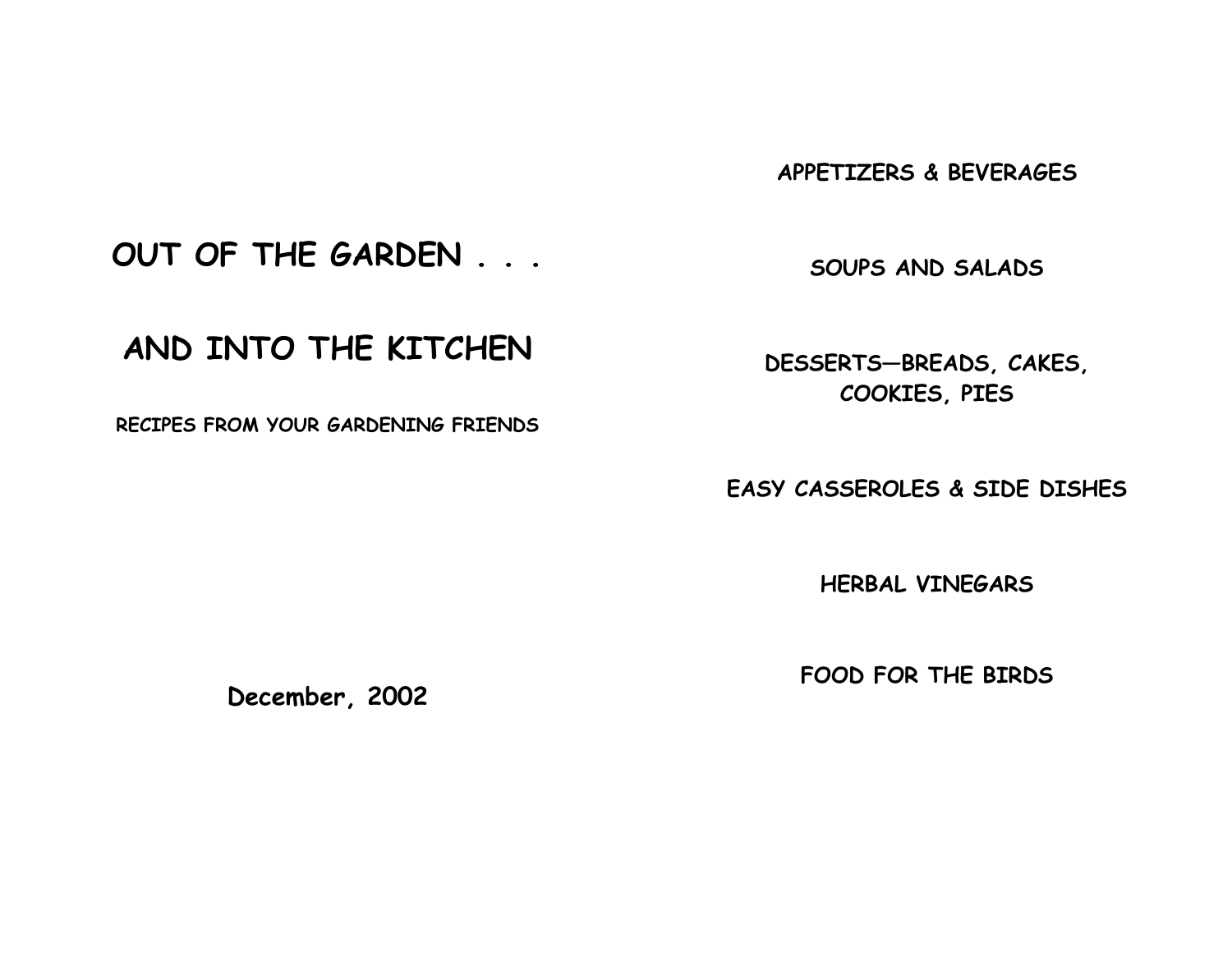# APPETIZERS & BEVERAGES

#### **HOT ARTICHOKE DIP**

Linda Krimm My daughter-in-law brought this to a family gathering and now everyone won't let her bring anything else!

1 can artichoke hearts (drained) 1 c. Miracle Whip  $\frac{1}{4}$  to  $\frac{1}{2}$  c. sliced green onions (save some for top) 1 c. grated parmesan cheese 1 clove garlic crushed  $\frac{1}{4}$  to  $\frac{1}{2}$  c. chopped tomatoes (save some for top)

Mix all ingredients and pour into 9" pie pan. Bake 350° for 20 to 25 minutes or until lightly brown on top. Before serving, sprinkle saved green onions & tomatoes on top. Serve with bread, crackers or celery.

#### **If you would be happy all your life, plant a garden.**

 *Chinese Proverb* 

## **ASPARAGUS ROLL-UPS**

Ruth Nichol

#### Cut ham on diagonal

 Mix cream cheese (either pineapple cream cheese or strawberry cream cheese) with finely chopped pecans. Spread cheese mixture on ½ ham slice.

 Lay asparagus spear on slice, and roll up—wide end first. It is best to clean asparagus the day before and put in bowl with ice cubes and water. Put in refrigerator overnight. Keeps asparagus crisp.

 If made the day before, put in air-tight container and keep in refrigerator.

#### **ANTIPASTA WEDGES** Sherry Schultz

2 cans Pillsbury crescent rolls ¼ lb. Honey ham--sliced thin but not shaved ¼ lb. Provolone cheese—thin, not shaved ¼ lb. Genoa salami—thin, not shaved ¼ lb. Baby Swiss cheese—thin, not shaved ¼ lb. Pepperoni—thin, not shaved 3 eggs slightly beaten with 3 T Parmesan cheese

Preheat oven to 325°. Spray 13 x 9 pan with cooking spray. Carefully place 1 can of crescent rolls in pan, pinching dough to cover bottom. Begin layering ham, provolone, salami, Swiss, and pepperoni. Carefully pour eggs with parmesan. Finish with second can of crescent rolls, pinching edges to seal. Sprinkle 3 T parmesan on top.

Cover with foil and bake for 25 minutes. Remove cover and bake an additional 20 minutes until top is slightly brown and dough is cooked. May be made one day ahead. Warm in 300° oven for 20 minutes.

#### **CHEESE TWISTS**

Barb Munn Makes 2 dozen

1 full sheet puff pastry dough ¾ c. Parmesan cheese, grated ¼ c. sesame seeds Dash cayenne 1 egg, beaten with 1 T. water

Place puff pastry dough lengthwise on work surface. Beginning on long side of dough, slice dough into 24 strips about ¾ " wide and 6" long.

Combine cheese, sesame seeds, and cayenne pepper in a pie plate. In a separate bowl, mix the egg and water.

Place each strip of dough into egg, then into cheese mixture, coating well. Twist each piece one or twice. Place on an ungreased baking sheet and bake at 350° for 15-20 min. or until puffed and brown. Cool on wire racks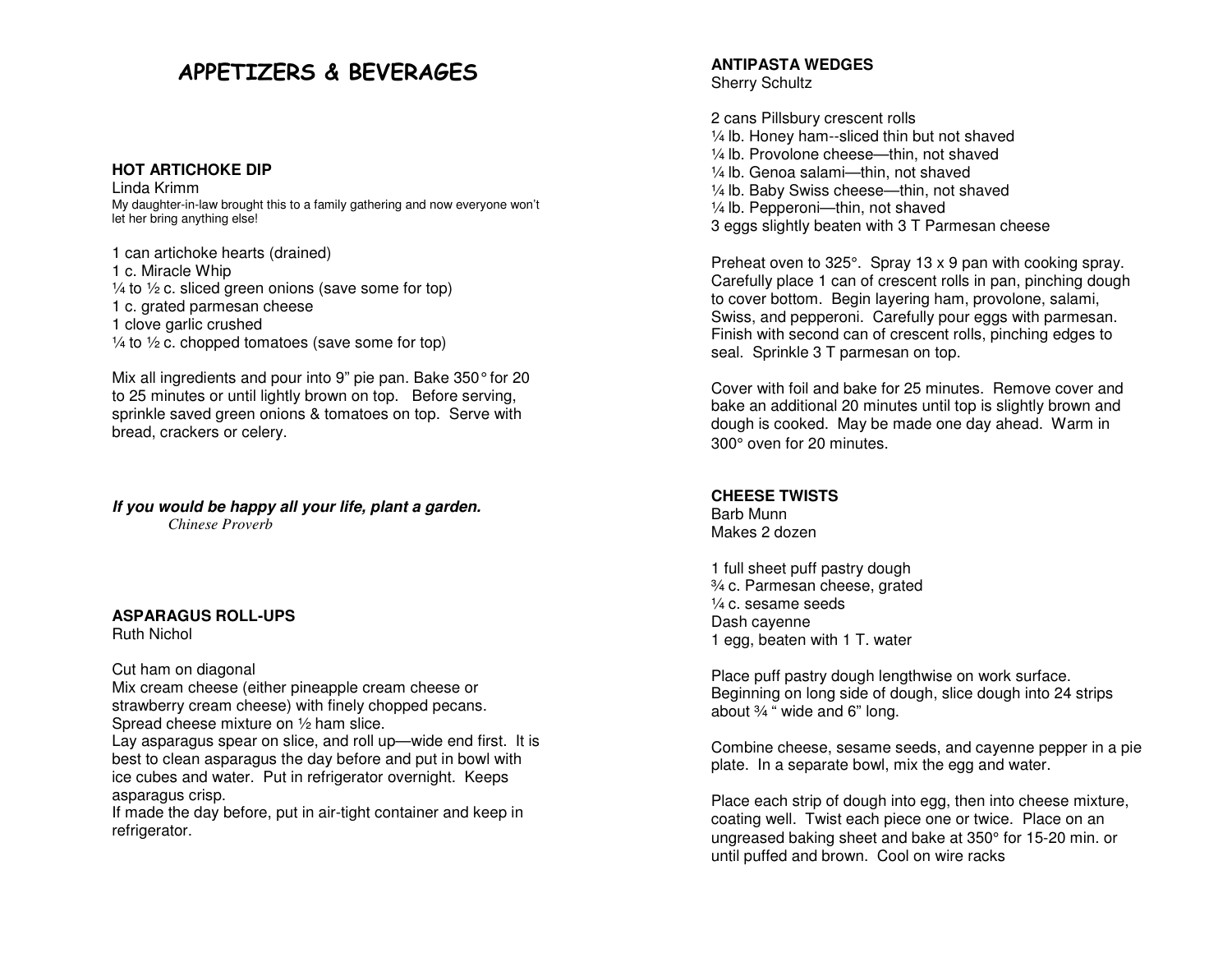## **CORN/CHEESE DIP**

Barbara Munn

2 11-oz. cans of Mexican corn 1 c. Miracle Whip 1 c. sour cream 2 green onions, sliced thin 10 oz. cheddar cheese, grated 1 small can green chilies ½ jar jalapenos

Mix all together and chill before serving with Fritos.

# **CRUNCHY SPINACH DIP**

Valerie Reed

10 oz. pkg. spinach frozen in butter sauce, thawed 8 oz. can water chestnuts, drained, finely chopped ¾ c. shopped green onions 1 envelope country vegetable soup mix 1 ½ c. dairy sour cream ½ c. mayonnaise

In medium bowl. Combine all ingredients; mix well. Cover and chill overnight to blend flavors. If desired, pour into hollowed out unsliced sourdough bread and serve with pieces of bread, assorted raw vegetables and crackers. Makes 4 cups.

# **ARTICHOKE DIP**

Barbara Williams

2 cans artichokes (not marinated) 1 cup mayonnaise 1 cup parmesan cheese 8 oz. shredded cheddar cheese garlic powder to taste

Drain and mash artichokes. Mix all ingredients and bake in shallow casserole pan at 350° for 30 minutes

# **BRIE WITH CREAMY CARAMEL AND ALMONDS** Barb Munn

1 lb. wedge of Brie cheese 2 T. butter ¾ c. brown sugar ¼ c. light corn syrup 1  $\frac{1}{2}$  T. flour  $\frac{1}{4}$  c. milk ½ c. sliced almonds, toasted

Melt butter in saucepan over medium heat. Add brown sugar, corn syrup, and flour; stir. Bring mixture to a boil; reduce heat, and simmer, stirring constantly for 5 min. Remove from heat and cool to slightly warm. Slowly stir in milk. Add almonds. Pour over Brie and serve with fresh fruit or crackers.

*In every failure is the seed of success.* 

# **LIGHT PEPPER NUT SANDWICHES**

Barbara Williams

16 oz. Low-calorie cream cheese, softened 1 medium bell pepper, diced ¼ cup diced onion ½ cup chopped pecans ½ cup low-calorie sour cream ¼ cup low-calorie mayonnaise whole wheat thin-sliced bread

Mix first 6 ingredients together. Trim crusts from bread. Cover half of the slices thickly with spread; top with remaining slices. Cut into finger sandwiches Yield: 5 doz.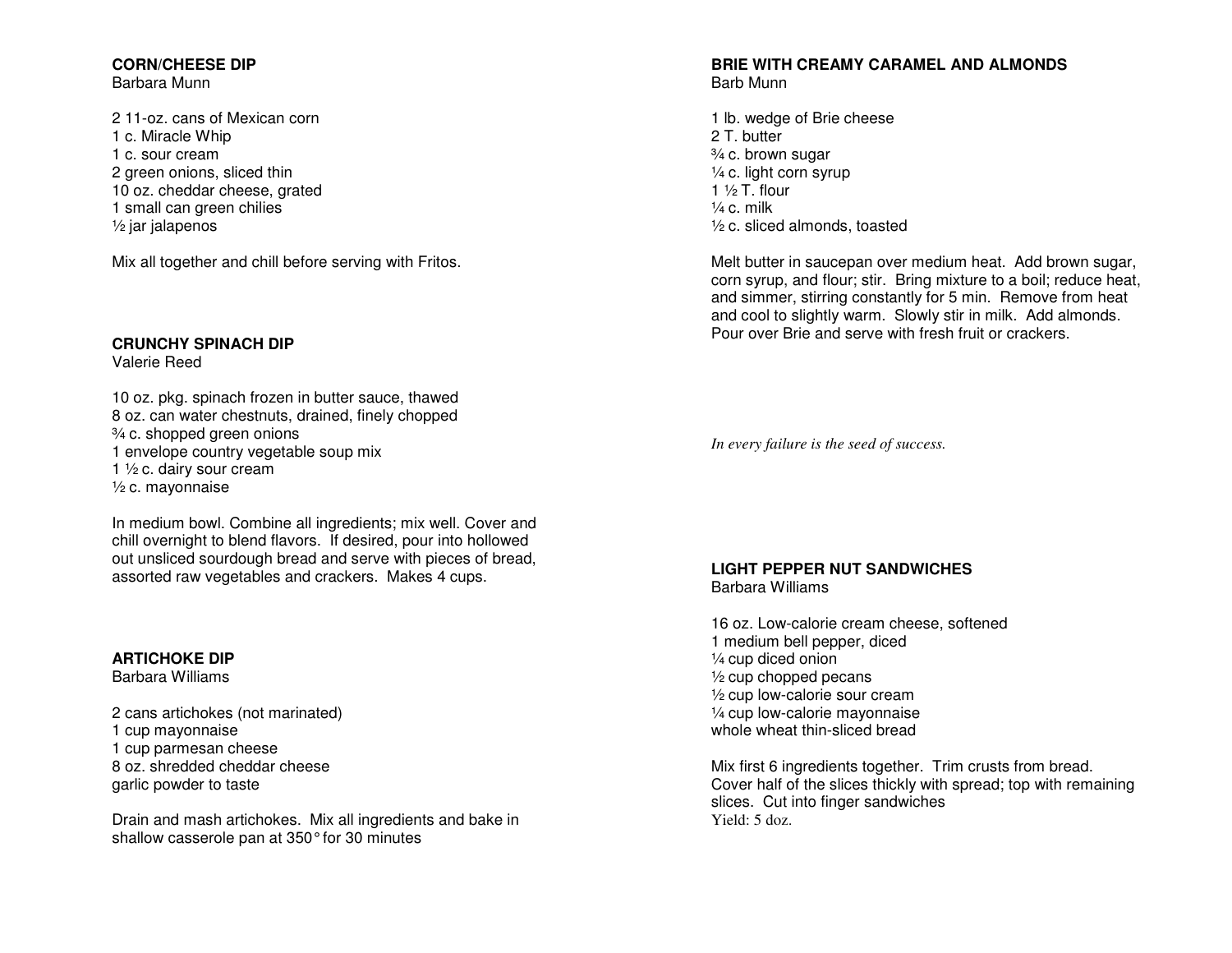### **BOUSIN WITH FRESH HERBS**

Beth Patterson

This spread is easy to make and goes over well served on water crackers or fresh French bread slices. We make one big batch and then split it into four to make four different herb combinations.

### **Basic Bousin Recipe:**

 ½ pound cottage cheese ½ pound ricotta cheese 8 oz. cream cheese, softened 1 stick butter, softened 4 large cloves garlic, minced 2 medium shallots, minced ½ cup finely minced parsley, tightly packed 3 T minced chives 1 tsp. ground black pepper ¼ tsp. cayenne pepper salt to taste (optional)

In a medium-sized bowl, blend the cheeses and butter; mix in other ingredients. Divide cheese mixture into four bowls and make variations. Make a couple of days ahead prior to serving for flavors to blend well. Bousin will last in the refrigerator a couple of weeks.

#### **Variations:**

 **Dill:** 3 T fresh dill plus 2 tsp. fresh chives **Lemon Thyme:** 3 T fresh lemon thyme, chopped **Italian blend:** 3 T chopped basil, ¼ tsp. crushed dried red chili pepper, 2 tsp. onion chives, 2 T freshly grated Parmesan cheese.

Experiment with what is in your herb garden, even rosemary spread with a little orange zest is tasty on turkey. Recipes from The Herb Garden Cookbook by Lucinda Hutson, currently out of print.

# **SPICED PECANS**

Shari Stanfield

1 egg white 1 tsp. cold water 1 lb. Pecan halves ½ cup sugar ½ tsp. salt ½ tsp. cinnamon Beat egg white and water in large bowl until foamy, but not stiff. Add pecans and mix until all nuts are coated. Mix sugar, salt and cinnamon. Add to nuts and mix thoroughly. Place on buttered cookies sheet (10 x 15) and bake at 225° for 1 hour, stirring every 15 minutes. Cool; store in air-tight container.

# **TEA SYRUP**

Boil 6 cups water. Add 15 family-sized tea bags. Cover and let set for 5 minutes. Remove tea bags and add 4 cups sugar. Simmer for 10 minutes. Make tea by adding 1 cup tea syrup to 1 (2-qt.) pitcher cold water. Keeps for weeks in refrigerator.

## **HOMEMADE KAHLUA**

3 c. water 3 c. sugar 1 T vanilla 10 T. freeze-dried instant coffee 1 liter vodka (the cheapest)

Put water in pot; bring to a boil. Add sugar, one cup at a time, stirring to dissolve. After it starts to boil again, turn down to simmer. Add instant coffee and let simmer for approximately an hour, stirring occasionally, until it is slightly syrupy. Turn off and let cool. Add vanilla and vodka. Stir until blended well and pour into glass containers and let ferment for at least 3 months. Enjoy. It seems that the cheaper the vodka, the better it ferments!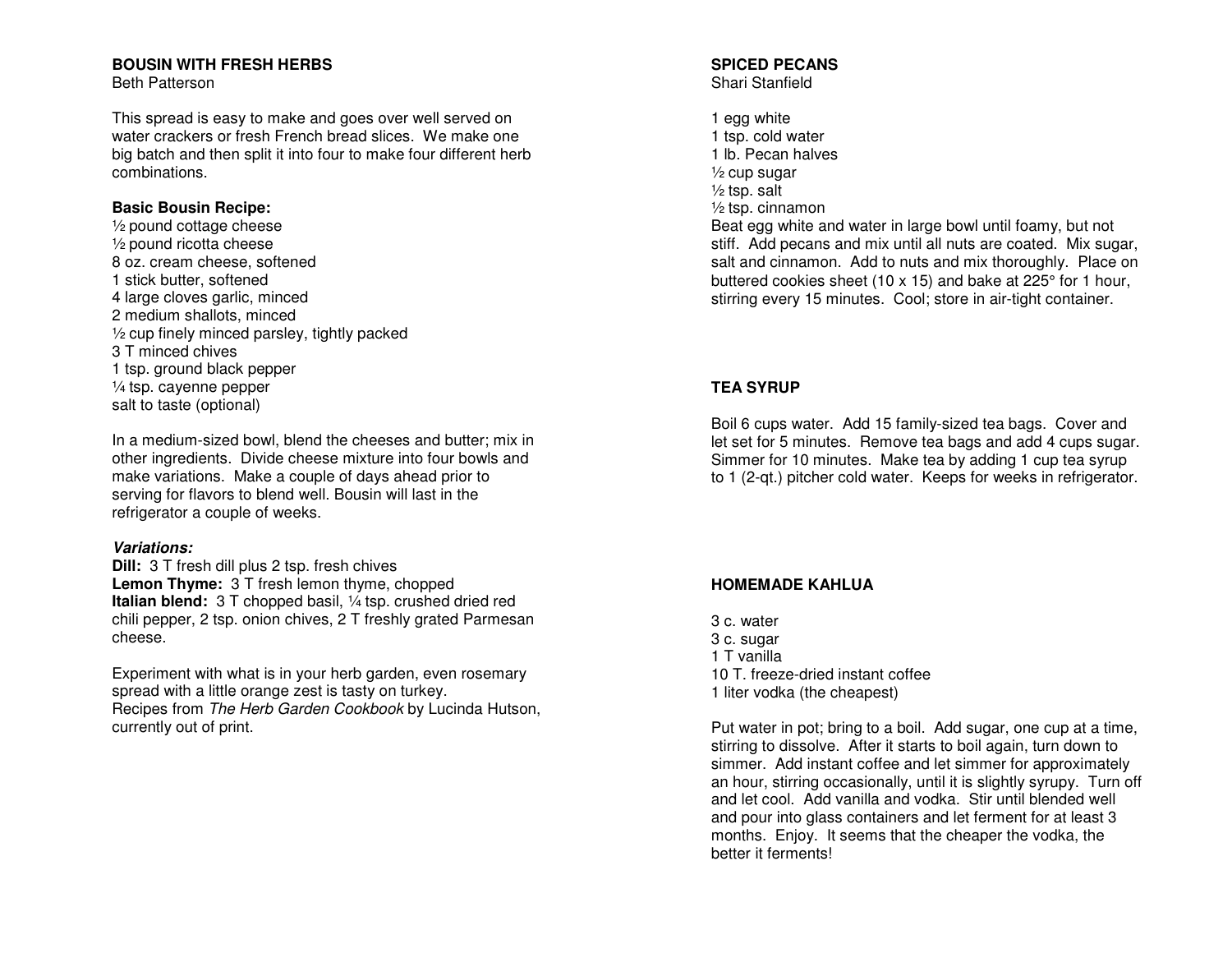## **FROZEN BERRY LIQUEURS**

Suzi Guckel

Many frozen fruits are sugared; non-sugared fruits are preferable. Reduce water in the sugar syrup because of the water content in the fruit.

Sugar Syrup: 1 c white granulated sugar ½ c water Bring to boil, stir until all sugar is dissolved and the mixture is clear. Makes 1 cup.

1 pkg. (10 oz.) frozen berries, raspberries, black berries 1 ½ c. vodka or part brandy

¼ c sugar syrup

 In a canning jar (I use the jars with the attached glass lid and rubber seal) add juice and berries to alcohol. Stir and steep for 1 week. Strain and filter. Taste. Add sugar syrup as necessary. Yields about 2 cups.

# **PEAR LIQUEUR**

Suzi Guckel

In a canning jar, add brown sugar to the bottom, about 1/10-th of the way up. Throw in 1 stick of cinnamon and a dash of vanilla. Add peeled, cut up chunks of fresh pear half way up the jar, then fill with cheap, clear rum. Invert once a day for 3 weeks. Enjoy!.

# **SIMPLY ELEGANT PUNCH**

Barb Munn Makes 12-16 servings

1 bottle white grape juice 1 qt. Ginger ale Fresh fruit slices

Combine grape juice and ginger ale in punch bowl with crushed ice. Garnish punch with fruit of your choice. (Kiwis and strawberries are nice at Christmas).

### **STRAWBERRY CHAMPAGNE PUNCH**

Barb Munn Makes 10 cups

 $1/3$  c. sugar 10 oz. Frozen strawberries in syrup, thawed ½ c. lime juice, freshly squeezed  $\frac{1}{2}$  c. brandy ½ c. ginger ale 2 bottles chilled champagne garnish: fresh strawberries and fresh limes, thinly sliced

Combine sugar and ½ c. water in a small saucepan and simmer until the sugar is dissolved. Let sugar and water cook completely. In a blender, puree strawberries and their juice and the lime juice. Place pureed strawberry mixture in a punch bowl. Stir in the sugar mixture, the brandy and ginger ale. Chill until cold. Just before serving, slowly add the champagne. Add crushed ice or a frozen ice form and garnish punch with fresh strawberry and lime slices.

# **SUMMER PEACH TEA PUNCH**

From the Governor's Mansion in Austin, Texas

3 family-sized tea bags 1 12-oz can lemonade concentrate 4 cups fresh mint, firmly packed 4 cups water 2 bottles Knudsen's Peach Nectar (available at Whole Foods Markets) 2 liters ginger ale 2 liters club soda

Boil water, then steep teas and mint for about 15 minutes. Remove tea bags, leaving mint in solution until cook. Strain into a 2-gallon container. Add lemonade and peach nectar. To finish, add ginger ale and club soda. Add ½ to 1 cup simple syrup\*\* to taste. Serve over ice. If served in a punch bowl, garnish with fresh mint leaves and thin lemon slices.

\*\*Simple syrup: 2 parts sugar to 1 part water. Bring to a slow boil until clear, about 4 minutes. Cool.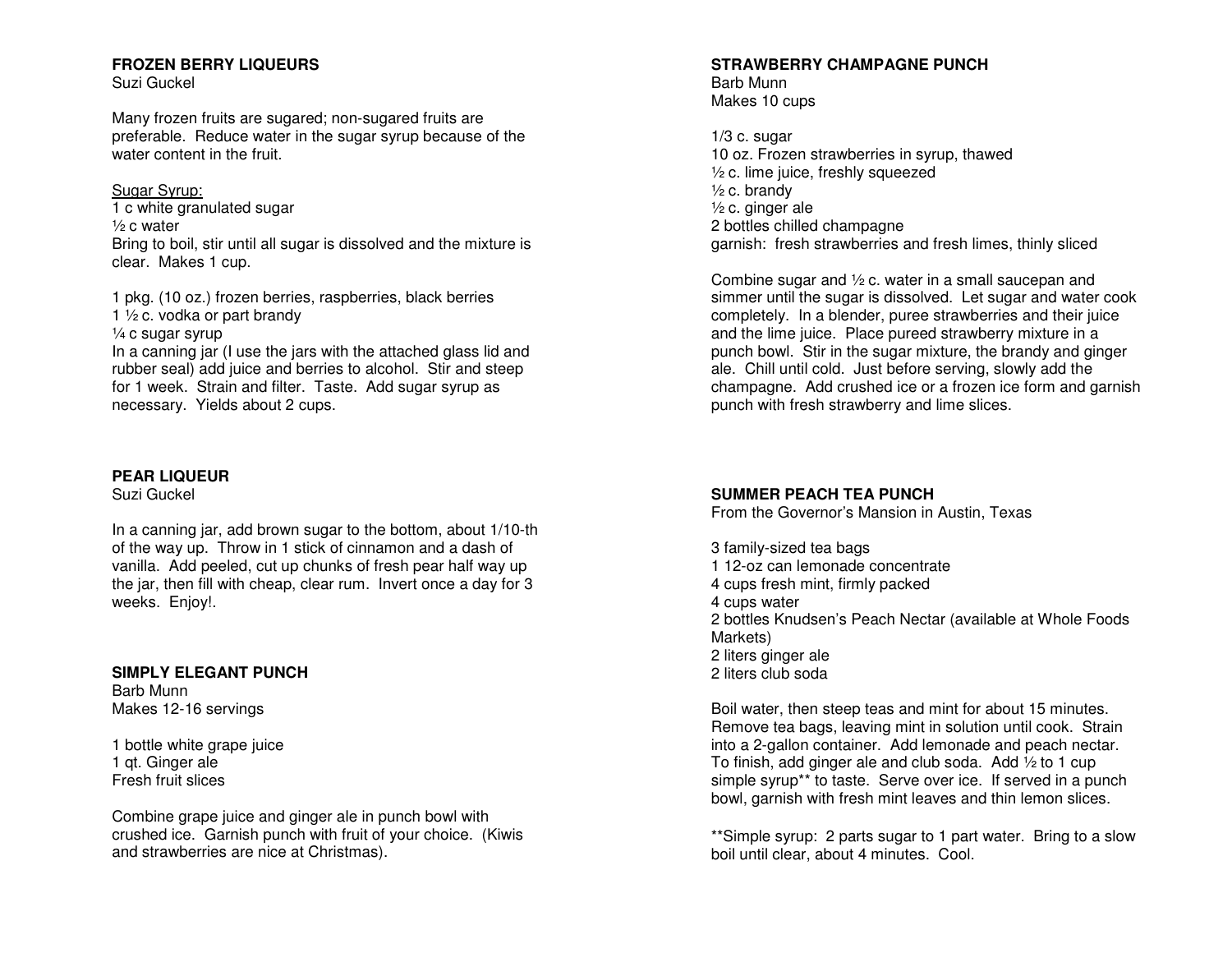# SOUPS AND SALADS

# **TOMATO BASIL SOUP**

Barb Munn

4 T butter ½ onion, chopped 2 cloves garlic, chopped 2 16 oz. Cans diced tomatoes 1 8-oz. Can tomato paste 2 tsp. Fresh basil, chopped ½ tsp. Marjoram ½ tsp. Tarragon 8 cups water salt and pepper to taste

Melt butter in large saucepan. Add onion and garlic and saute until tender. Add remaining ingredients. Simmer until slightly reduced and flavors are blended.

## **MARILYN'S BEAN SOUP**

Barbara Atkins Serves 8-10

In large soup pot, saute:  $\frac{1}{2}$  c. onion, chopped 3-4 cloves garlic, chopped

Add the following and do not drain liquid from cans: 1 can hot pinto beans (hot is optional) 1 can kidney beans 2 cans chicken broth 1 can Mexican stewed tomatoes 1 can corn 1 large can green chilis ½ pkg. taco seasoning ½ pkg. dry Hidden Valley Ranch dressing  $\frac{1}{2}$  c. cilantro, chopped (more to taste)

Bake 3-4 skinless, boneless chicken breasts in separate dish until tender—approx. 35 min. at 350°--chop in chunks and add to soup.

 Simmer soup for 1-2 hours. Serve with tortilla chips in bottom of bowl. Great when served with Mexican cornbread!

#### **TORTILLA SOUP** Barb Munn

4 corn tortillas 2 tsp. Peanut oil 2 14 ½-oz. Cans chicken broth 2  $\frac{1}{2}$  c. water 1 c. Rotel tomatoes 1 small yellow summer squash 2 small zucchini squash 1 ear fresh corn 1 bay leaf 1 clove garlic, minced ¼ tsp. Ground cumin 1/8 tsp. Crushed red pepper 12 oz. Boneless chicken breasts, cut into ½-inch strips 2 green onions ¼ c. fresh cilantro, chopped 2 T fresh lime juice avocado, mild cheddar cheese, grated cheese and sour cream for garnish (all optional)

Brush 1 side of tortilla with oil. Cut in half. Stack halves and cut crosswise into ¼-inch strips. Spread strips on a baking sheet and bake at 350° until golden brown. Cool.

Combine broth, water, tomatoes, squashes, corn, bay leaf, garlic, cumin, and red pepper in a large saucepan. Bring to a boil. Reduce heat and simmer 5 minutes. Add chicken and simmer until chicken is cooked through, about 5 minutes. Stir in green onion, cilantro and lime juice. Season with salt and pepper. Garnish soup bowls with tortilla chips. We like to top this soup with a few chopped avocados, mild cheddar cheese grated and a dollop of sour cream.

We must never lose our sense of awe at the magnificence of our planet.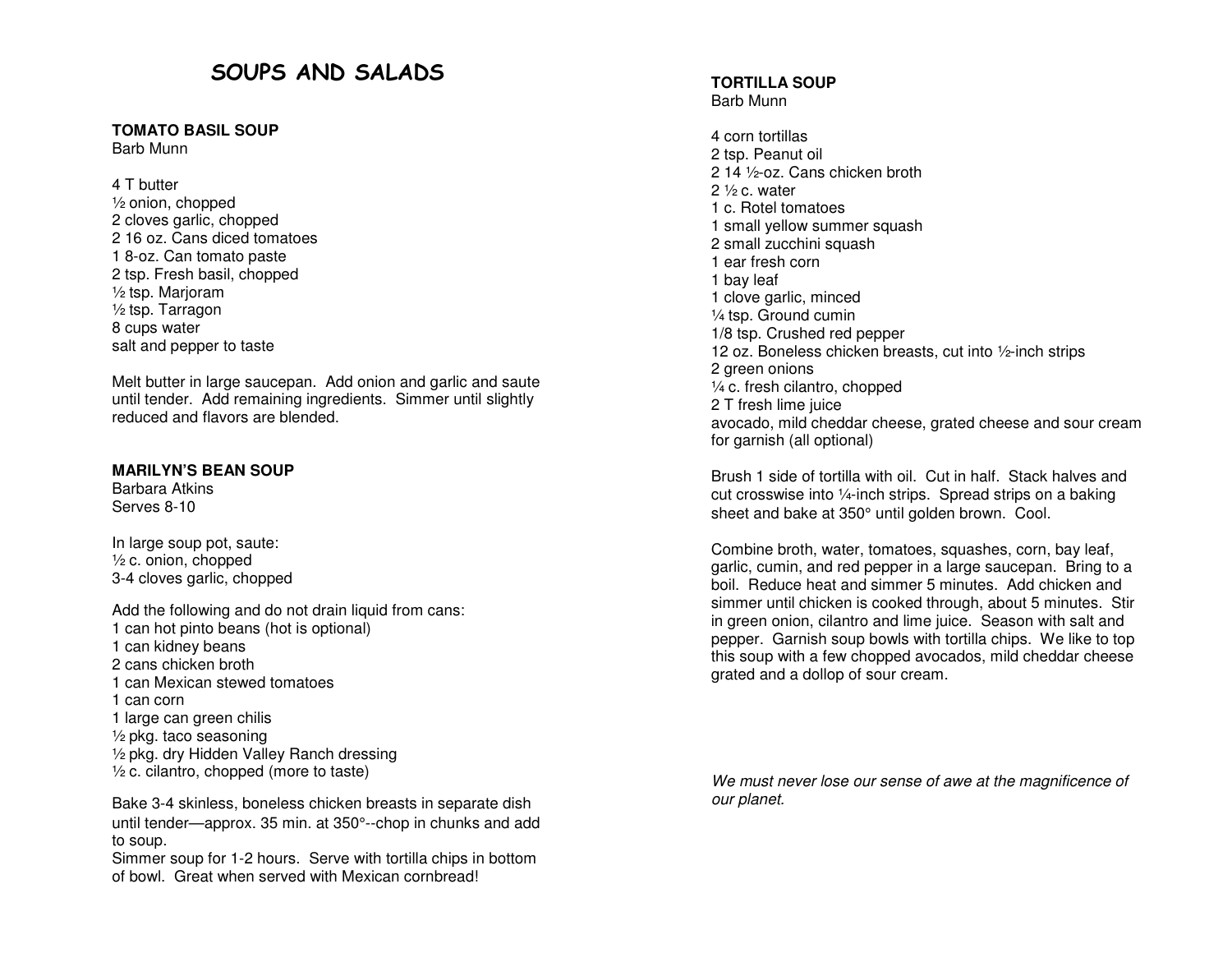# **CREAM OF POTATO SOUP**

Barb Munn

3 diced potatoes 1 finely chopped onion 6 T flour 6 T margarine ¾ tsp. Salt 3 c. milk Boil potatoes and onion for 10 to 15 minutes. Melt margarine in saucepan over low heat. Blend in flour, salt, and dash of pepper. Add milk all at once, stirring constantly, until mixture begins to thicken. Remove from heat and add potatoes and onions. Heat and serve. Garnish with chopped chives, bacon bits, and cheese.

## **GOURMET POTATO SOUP**

Barb Munn

7 medium potatoes 3 medium onions 3 T butter 4 cups chicken stock 1 T salt ¼ tsp. pepper 1 cup light sweet cream or whole milk ¼ cup snipped chives 5 strips bacon

Peel and slice onions and potatoes. Melt butter in large saucepan; add onions and cook until tender but not brown. Add potatoes, chicken stock, salt, and pepper. Cut bacon into small pieces and saute until crisp. Drain on paper towel. When soup has cooked for 1 hour, mash with potato masher; add cream or whole milk and heat. Garnish with bacon and chives.

Good character, like good soup, is usually homemade.

# **ARTICHOKE PARMESAN PASTA SALAD**

Sarah Erickson

3 c. shell or farfalle pasta, cooked & drained 1 c. artichoke hearts, quartered ½ c. fat-free Italian or Peppercorn Ranch salad dressing  $\frac{1}{2}$  c. red pepper, cut in strips ½ c. green pepper, cut in strips ¼ c. grated Parmesan cheese ¼ c. pitted ripe olives, sliced ¼ c. chopped onions (optional) In a large bowl, mix together the pasta, artichoke hearts, salad dressing, peppers, onion, Parmesan cheese and olives. Refrigerate covered for at least one hour before serving. Makes 6 cups or about 12 servings.

The first hour of waking is the rudder that guides the whole day.

Henry Ward Beecher

## **BROCCOLI RAISIN SALAD**

Joetta King

1 c. Hellmann's mayonnaise (can use reduced fat Miracle Whip) 1 1/2 cup granulated sugar (may use less) 1 T vinegar 2 bunches fresh broccoli, cut into florets ½ lb. cooked and crumbled bacon (not used for GGC luncheon) 1 small onion, finely diced 7 ½ oz. raisins To prepare the dressing, blend mayonnaise, sugar and vinegar. Combine broccoli florets, crumbled bacon, diced onion and raisins in mixing bowl and gently fold in dressing. Serve salad slightly chilled. Tastes best when served the same day. Yields 3-4 pints.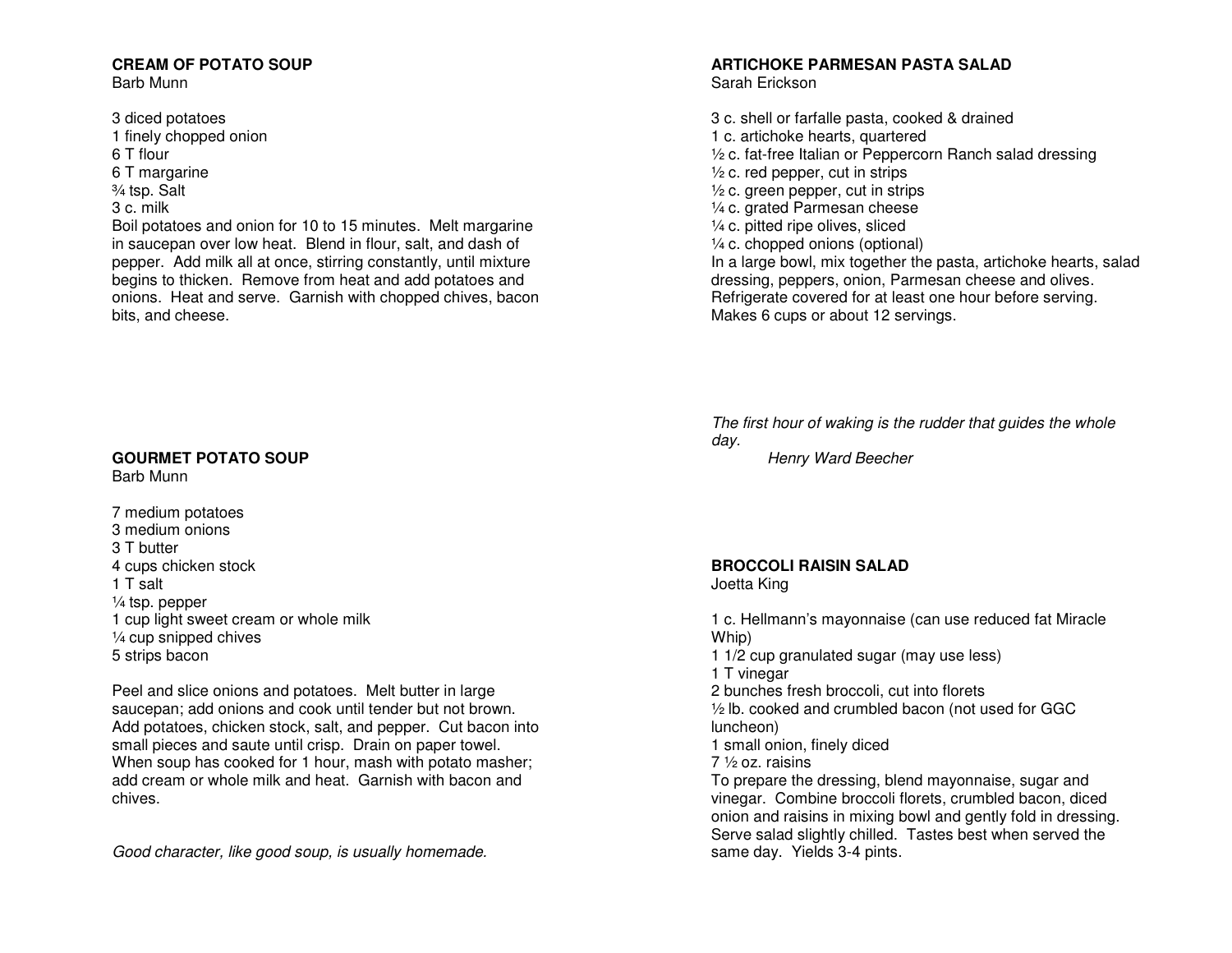## **SWEET PASTA SALAD**

Roxanne Shinkle

1-4 serving pkg. cook-and-serve Vanilla pudding 2/3 c. nonfat dry milk powder 2 c. canned pineapple chunks in own juice—reserve liquid 1 tsp. vanilla 2 c. cooked acini de pepe macaroni 1 can mandarin oranges—drained ¾ c. lite Cool Whip ½ c. mini marshmallows

Combine dry pudding mix and dry milk powder. Add enough water to juice to make 1 ½ c. liquid. Add to dry mix and cook until mixture thickens and starts to boil. Remove from heat and add vanilla and cooked macaroni. Mix gently and cool 10 minutes. Fold in oranges and pineapple. Chill 1 hr. Fold in Cook Whip and marshmallows.

Most smiles are started by another smile.

### **JALAPEÑO COLE SLAW** Barb Griggs

1 large head cabbage 1 yellow, red & green bell pepper 1 Jalapeno pepper 1 small red onion

Slice all and mix with Vegetable oil, vinegar, salt, pepper, and a dash of sugar Better if made one day ahead.

#### **SPRING SALAD** Lou Milner

Various leaf lettuces (fresh from the garden) Mustard greens (fresh from the garden) Cucumbers (fresh from the garden) Variety of baby squash (fresh from the garden) Onions (fresh from the garden) Parsley (fresh from the garden) Crisp bacon bits Wedges of boiled eggs Toasted pine nuts Wedges of tomatoes

Dressing of choice (good with bacon/vinegar dressing or raspberry/pecan)

# **SUPER EASY CRUNCHY ORIENTAL SALAD**

1 pkg. broccoli slaw mix 1/3 c. sunflower seeds 1 pkg. oriental ramen noodles  $\frac{1}{4}$  c. oil 3 T apple cider vinegar dash of salt and pepper

Mix oil and vinegar and ramen noodle flavoring packet. Add mixture to slaw. Add sunflower seeds and salt and pepper. Let sit for an hour or so for flavors to mix. Add dry ramen noodles at last minute to keep crunchy.

## **CARROT-RAISIN SALAD**

2 lbs. Carrots, grated 2 cans crushed pineapple (20 oz.) ¾ c. plump raisins Save pineapple juice and mix small amount with mayonnaise and about 1 T sugar for dressing. Chill.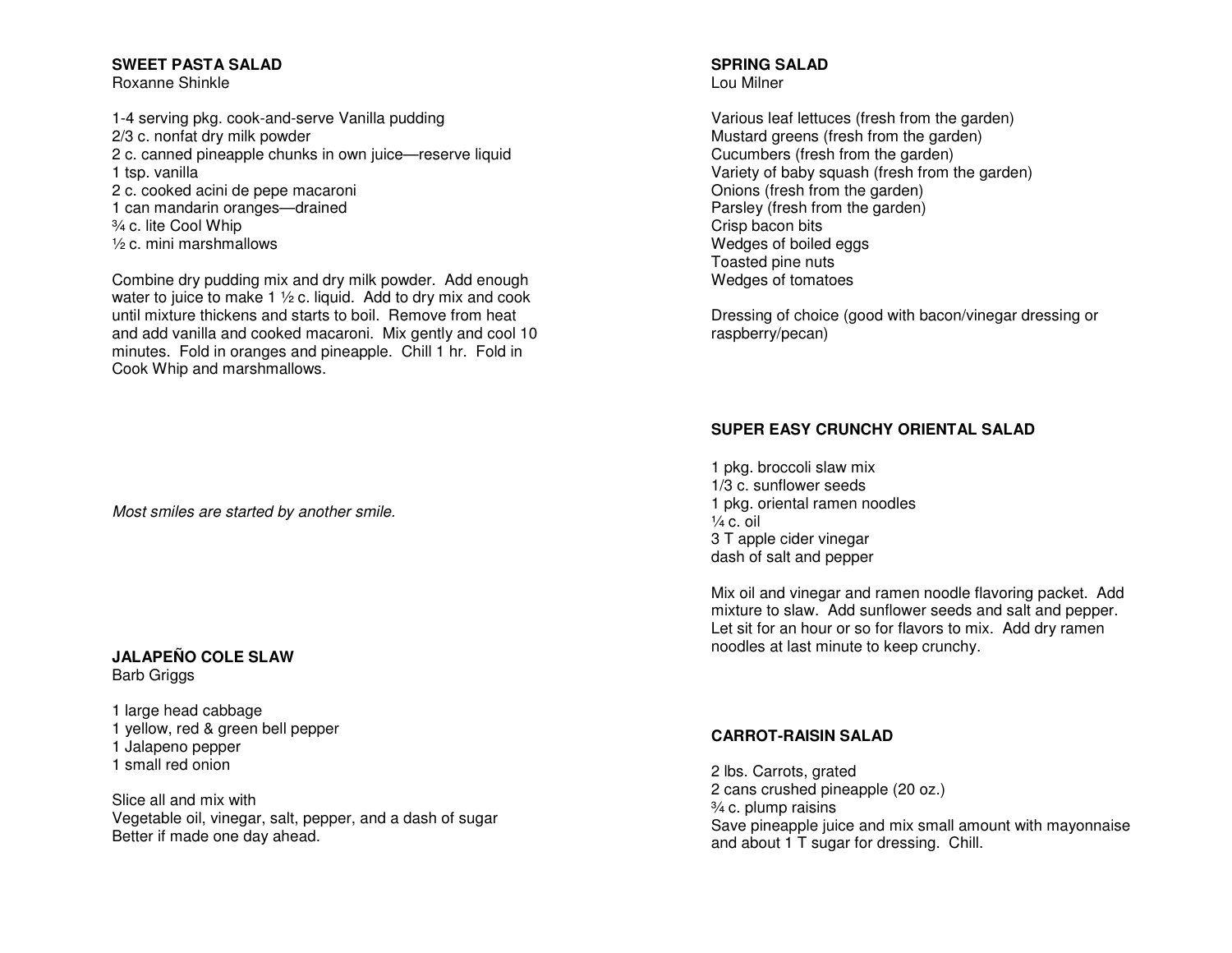# **ORIENTAL COLE SLAW**

Lanette Hosey

1 pkg. beef ramen noodle soup ½ c. sunflower seeds (salted and shelled) ½ c. slivered almonds 1 bunch green onions (sliced—tops) 1 lb. coleslaw mix ½ c. Wesson vegetable oil ¼ c. sugar 3 tsp. red wine vinegar Season packet from soup mix

Blend oil, sugar, vinegar, and seasoning packet. Crunch noodles in bag before opening. Mix coleslaw, almonds, sunflower seeds, and onions. Pour dressing over the cole slaw mix, toss well. (Don't add noodles until serving time or they will get soft!)

# **JOETTA'S FRUIT SALAD**

Joetta King

Select your favorite fruit that is in season Bananas & apples (soak both in pineapple juice to avoid discoloring) Strawberries Green grapes Kiwi Pineapple You might wish to add melon & blueberries Mix everything or layer fruit in bowl.

## **DRESSING:**

 ½ cup mayonnaise or miracle whip ½ cup marshmallow crème 2 tsp. grated orange rind (fresh) 1 tsp. ground ginger (does not have to be fresh) Drizzle the dressing across top and decorate with sliced fruit, pansy blooms or mint leaves. Or serve the dressing on the side for guests to spoon over their serving.

### **WINTER FRUIT BOWL** Joetta King

4 medium grapefruit (pink is nice) 1 cup sugar ½ cup orange marmalade 2 cups (8 oz.) fresh whole cranberries 3 medium bananas

Pare and section grapefruit, reserving juice. Set grapefruit sections aside. Add enough water to juice to measure 1 cup liquid; combine with the sugar and marmalade. Heat to boiling, stirring to dissolve sugar. Add cranberries, cook and stir until skins pop, 5-8 minutes. Remove from heat; cool. Add grapefruit. Cover and chill.

Just before serving, slice bananas and stir into chilled grapefruit mixture. If you dip the sliced bananas into pineapple juice, they will not darken) Makes 10 servings.

# **ARTICHOKE PASTA SALAD**

Shari Stanfield

2 jars marinated artichoke hearts, drained 4 – 5 T fresh dill Diced fresh vegetables: green onions, celery, broccoli, green pepper, as desired 1 pkg. multi-colored shell pasta 1 pkg. cheese-stuffed tortellini 1 can (12 oz.) ripe olives Italian or Ranch dressing Parmesan cheese, shredded

Cook pastas according to package directions and cool. In a large bowl, combine the cooled pasta, the remaining ingredients, except dressing and Parmesan cheese, and toss well. Add dressing to coat and toss again. Sprinkle with grated Parmesan and serve. Serves 12.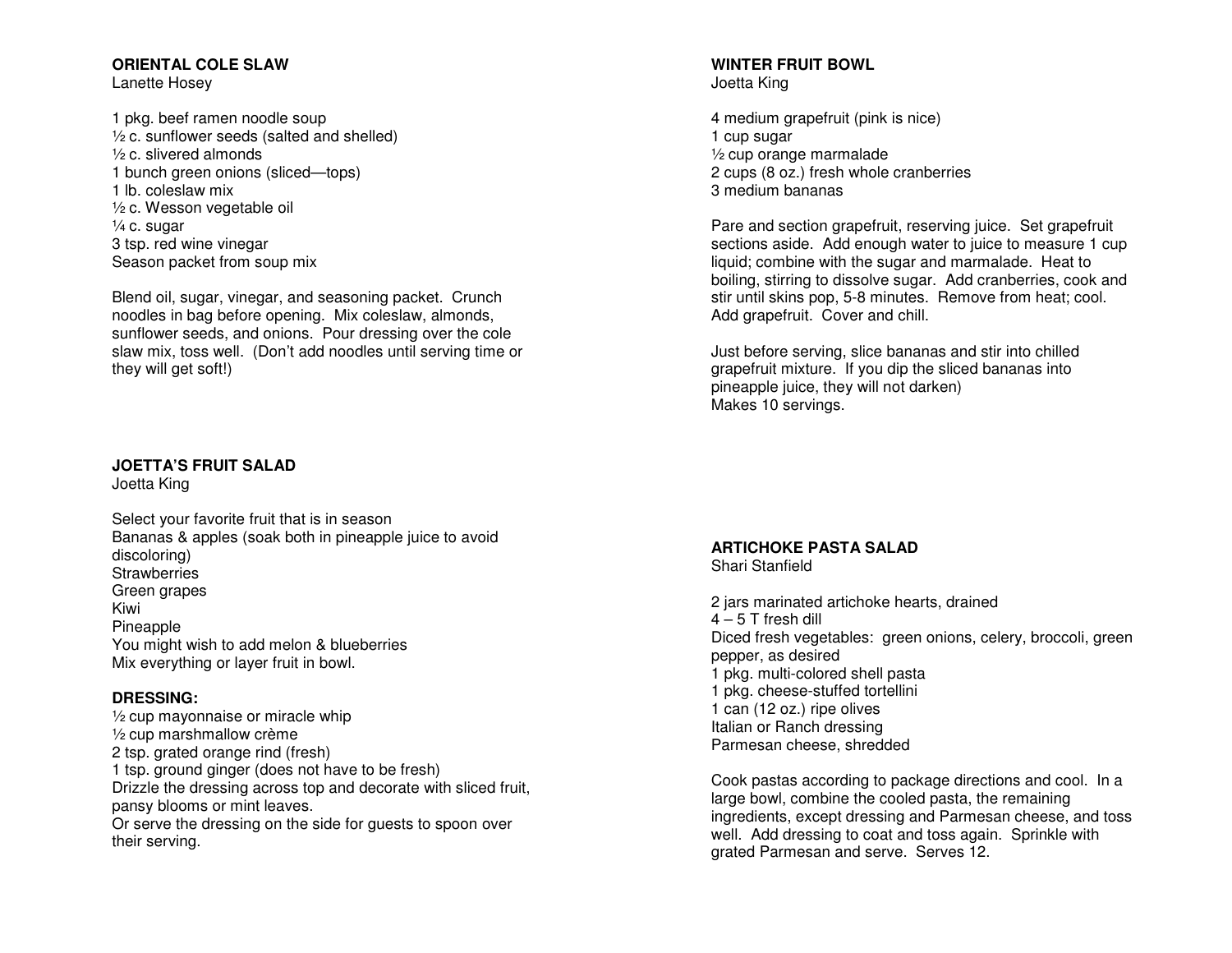### **FUMI SALAD (CHINESE COLE SLAW)**

Joyce Quam (Cook's, Inc.)

1 head savoy cabbage, chopped 8 green onions, chopped ½ c. almonds, slivered or chopped ½ c. sesame seeds 2 pkg. ramen noodles—oriental Dressing: 2 pkg. seasoning from ramen 4 T sugar 1 tsp. pepper 1 tsp. salt 1 c. salad oil ½ c. rice vinegar 1 tsp. dark sesame oil (seasoned) Combine cabbage & onions in bowl. Brown almonds, sesame seeds in dry skillet. Crush noodles. Add dressing just before serving.

# **BROCCOLI SALAD**

Carolyn Ernst

1 lb. fresh mushrooms, sliced 1 bunch green onions, diced 2 bunches broccoli, florets only, cut in bit-sized pieces  $\frac{1}{2}$  c. sugar 1 tsp. salt 1 tsp. celery seed 1 T onion powder ¼ c. tarragon vinegar 1 c. salad oil Chill the mushrooms, onion and broccoli. Mix the remaining ingredients and let stand at room temperature for 1 hour. Pour the dressing over the salad 1 hour before serving. Toss several times. Serves 12.

#### **BROCCOLI SALAD** Suzi Guckel

1 stalk raw broccoli (about 3-4 cups) cut into little pieces, using only the broccoli florets ½ c. finely chopped onion 4-6 bacon slices, cooked and cut into small pieces 1 ½ c. grated cheese (Swiss, cheddar, etc.) Sauce: ¾ c. mayonnaise ¼ c. sugar (or 1 envelope sugar substitute) 4 T white vinegar (I sometimes add a little horseradish to change the flavor) Blend sauce ingredients together and add to broccoli mixture

Recipe for having friends: Be one. Elbert Hubbard

one-half hour before serving. Serve chilled.

**CABBAGE SALAD** 

Margo Young

1 lb. shredded cabbage chopped onions 1 c. sunflower seeds 2 pkgs. chicken ramen noodles crumbled  $\frac{3}{4}$  c. oil 1/3 c. vinegar  $\frac{1}{2}$  c. sugar 2 pkg. noodle seasonings 1 T soy sauce 1 tsp. dry mustard Combine first 4 ingredients Combine second 6 ingredients. Pour over salad and toss. Refrigerate at least 4 hours before serving Optional ingredients: almonds & water chestnuts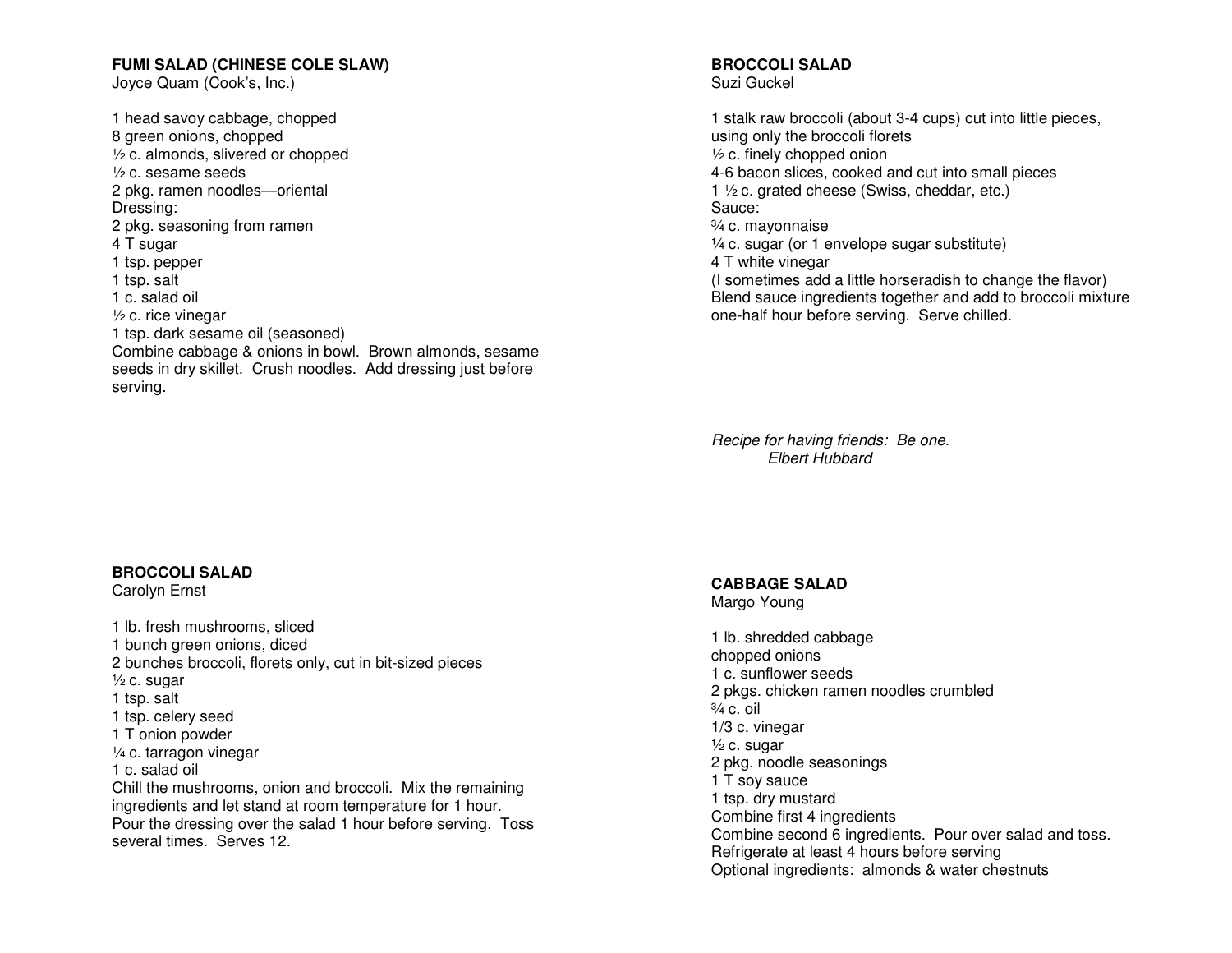# **CURRIED MANGO/CHICKEN RICE SALAD**

Lynn Kugler

Chill 2 hours; makes 6 servings

 $\frac{1}{2}$  c. mayonnaise or salad dressing ½ c. plain yogurt 2 tsp. curry powder  $\frac{1}{2}$  tsp. salt 3 c. cold cooked rice 2 c. cut-up cooked chicken 2 large mangoes—peeled & diced (2 c.) 2 stalks celery, sliced (1 c.) 1 small bell pepper, chopped (1/2 c.) can use red or combination Mix mayonnaise, yogurt, curry powder and salt in large bow. Stir in remaining ingredients. Cover and refrigerate about 2 hours or until chilled. You can substitute flavored yogurt, like Apricot/Mango, but add the juice of one lime to the salad.

# **COPPER PENNIES**

Jimmie Nell Cook

2 lbs. carrots, sliced crosswise 1 small onion, finely chopped 1 medium bell pepper, finely chopped 3 stalks celery, chopped 1 c. tomato soup undiluted 1 c. sugar  $\frac{1}{4}$  c. oil ¾ c. apple cider vinegar 1 T dry mustard 1 T Lea & Perrin Worchester Sauce Cook carrots in salted water until fork tender. Add chopped onion, bell pepper and celery to drained carrots. Set aside. Mix and bring to boil soup, sugar, oil, vinegar, mustard & Lea & Perrin. Pour this hot mixture over the vegetables. Refrigerate overnight. Serve on lettuce. Serves 10-12.

#### **WHITE CORN AND BABY PEA SALAD** Marion Brekken

1 16-oz. pkg. frozen white whole kernel corn (shoe peg) thawed 1 16-oz. pkg. frozen baby peas, thawed 1 c. chopped, peeled jicama 2/3 c. chopped celery ½ c. thinly sliced green onion ¼ c. chopped red and/or orange sweet pepper ½ c. seasoned rice vinegar 2 T brown sugar 1 T snipped fresh parsley  $\frac{1}{2}$  tsp. salt ¼ tsp. ground white pepper 1 T snipped fresh mint

In a large mixing bowl combine corn, peas, jicama, celery, green onion, and sweet pepper. For dressing, in a screw-top jar combine vinegar, brown sugar, parsley, salt, and white pepper. Cover and shake well. Pour over salad; toss gently to coat. Stir in fresh mint. Cover and chill up to 2 hours. Makes 10-12 servings. Refreshing and Fat Free

#### **DILL POTATO SALAD** Ellen Bell

2 lbs. small new potatoes, cut into wedges 1 10-oz. pkg. frozen tiny sweet green peas, thawed & drained ½ c. reduced-fat mayonnaise  $\frac{1}{2}$  c. plain low-fat yogurt 1 T Dijon mustard ½ tsp. garlic powder ½ tsp. cracked pepper 1 small sweet onion, chopped 3 T minced fresh dill Boil or steam potatoes until tender, drain and add peas. Stir together mayonnaise and next 6 ingredients in a large bowl. Add potato mixture, toss to coat. Cover and chill at least 2 hours. Salt to taste.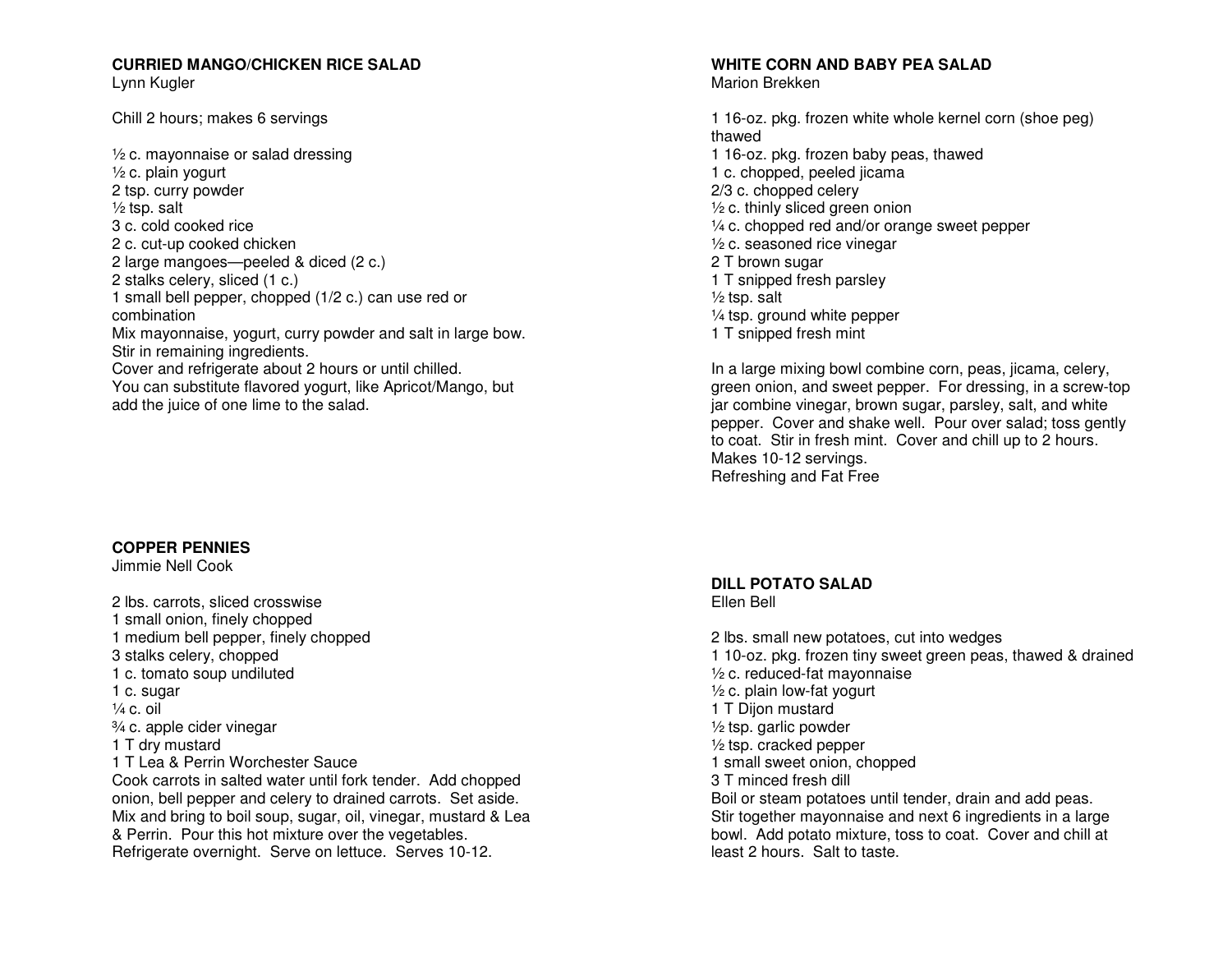# **EGGNOG CHRISTMAS SALAD**

Rachel Clark

1 envelope unflavored gelatin

- 1 8-oz. can crushed pineapple (do not drain)
- 3 T lime juice
- 1  $\frac{1}{2}$  c. eggnog
- 1 ½ c. apple juice or cranberry juice cocktail
- 1 3-oz. pkg. raspberry Jell-o

 8-16 oz. cranberry sauce, or 14-oz. jar cranberry-orange relish Soften unflavored gelatin in the undrained pineapple and lime juice for 5 minutes. Cook and stir over medium heat until gelatin dissolves. Cool to room temperature. Stir in eggnog. Chill until partially set. Turn into a 12 x 7  $\frac{1}{2}$  x 2-inch pan. Chill until almost firm. Heat apple juice or cranberry juice to boiling. Stir in raspberry gelatin until dissolved. Chill until partially set. Fold in sauce or relish. Carefully spoon over eggnog mixture. Chill until firm. To serve, cut into squares. Makes 12 servings.

# **CHICKEN MELON SALAD**

Joetta King

3 cups cooked chicken chunks 2 ½ cups seedless grapes (can be cut in half) 2 cups diced celery 1 ½ cups mayonnaise 6 T milk 1 ½ T chutney 1 ½ tsp. Curry powder ¼ tsp. Salt 1 ½ large cantaloupes lettuce leaves

Early in day or about 2 hours before serving:

 In medium bowl combine chicken, grapes and diced celery. In covered blender container at low speed (or in medium bowl with slotted spoon) blend mayonnaise, milk, chutney, curry powder and salt until smooth; pour over chicken mixture. Mix well. Cover and chill.

About 10 minutes before serving:

 Cut melons into 6 wedges; remove seeds and cut off rind. Spoon chicken salad on top of wedges. Place wedges on lettuce leaves on individual plates. Makes 6 servings.

# **BLACK BEAN AND CORN SALAD**

Serves 6 Barb Munn

1 lb. dried black beans 4 ears of corn, boiled 2 ripe tomatoes, diced ½ c. finely minced scallions or sweet onions 1 cucumber, peeled, seeded and chopped 1/3 c. chopped, flat-leaf parsley 1/3 c. minced, fresh cilantro 2 t. salt (kosher salt, if possible) 2 t. freshly ground pepper 1/3 c. olive oil ¼ c. fresh lemon or lime juice Soak the beans in cold water overnight; drain and place in large pot and cover with 2" of water. Bring to a boil, then reduce heat and simmer for 45-60 min. The beans should be tender, but not mushy. Drain beans and place in a bowl with corn, tomatoes, scallions, cucumber, herbs, salt and pepper. Whisk the olive oil into the lemon juice. Pour this mixture into the bowl of vegetables. Stir gently to moisten. Can be refrigerated up to a day in advance of serving.

# **ORIENTAL COLE SLAW**

Vickie Scott

2 pkg. cole slaw 1 c. sliced almonds 2 pkgs. Ramen noodles, chicken flavor Put 1 bag of cole slaw in bowl. Brown noodles and almonds in frying pan—no oil needed. I find it easier to break the noodles apart when they are a little warm. Set this mixture aside. You will not need again until you serve. Dressing: 2 pkgs. Seasoning mix from noodles 6 T red wine vinegar  $\frac{1}{2}$  c. sugar 1 c. peanut oil salt and pepper to taste Mix together and toss over cole slaw. Let chill. Add second bag of coleslaw and as many of the crunchies as you want just before serving.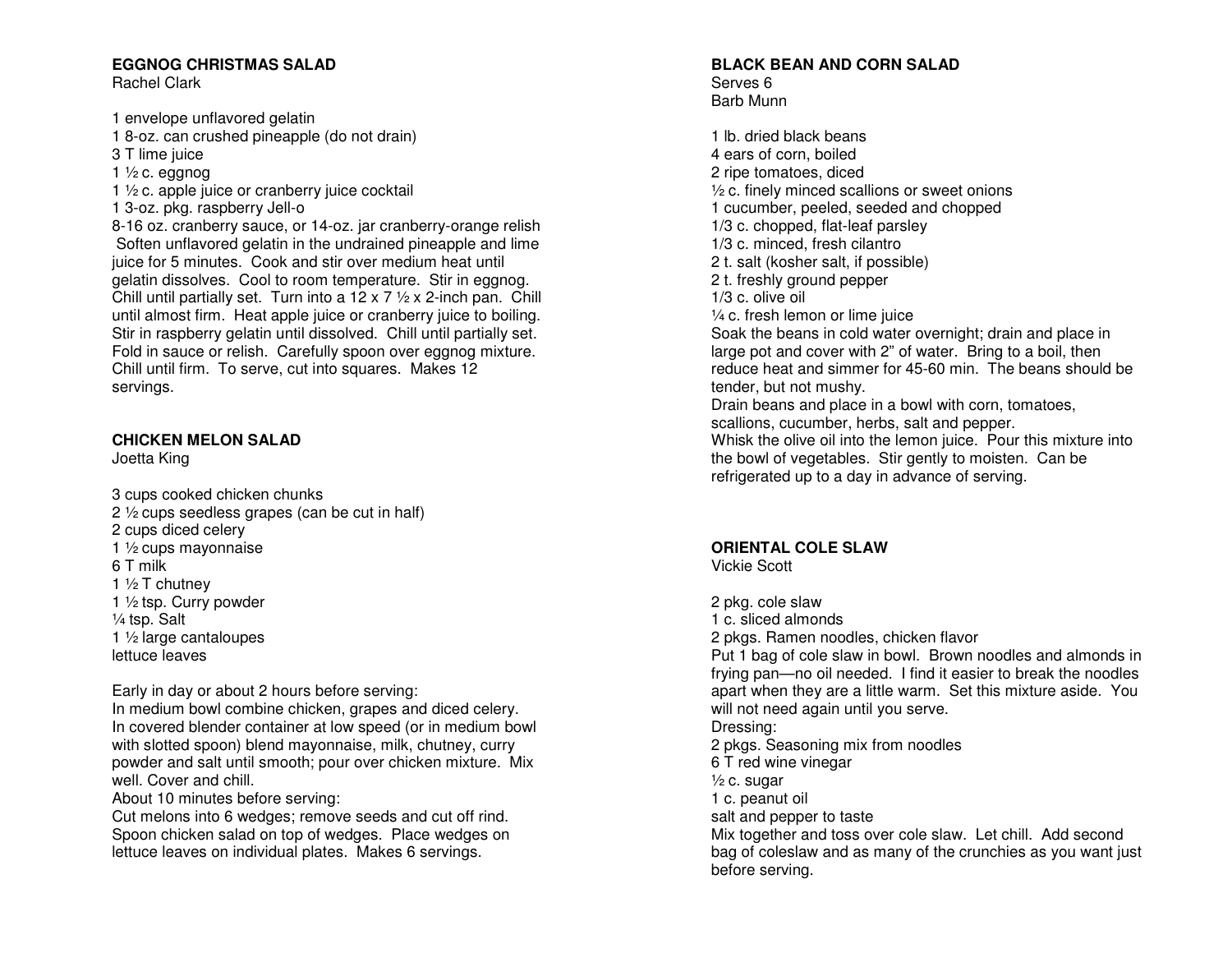# DESSERTS—BREADS, CAKES, COOKIES, PIES

### **BOSTON BROWN BREAD**

Linda Krimm An old family recipe passed down for several generations.

Mix and let sit for 30 minutes: 2 c. milk mixed with 2 T. vinegar (makes milk sour) 2 c. All Bran cereal Add to cereal mixture: 2 eggs 2 c. brown sugar 2 c. flour ¼ tsp. salt Mix 2 tsp.baking soda with 2 tsp. water; then add to mixture. Add 1 c. nuts or raisins (optional). Pour into greased & floured bundt pan. Bake 350° for 45 to 60 minutes.

#### **BANANA NUT BREAD**

Linda Krimm Passed on to me as a new bride from a good friend Cream: ¾ c. margarine 1 ½ c. white sugar Add: 1 ½ c. mashed, over-ripe banana ½ tsp. vanilla 1 tsp. banana flavoring 2 eggs In separate bowl mix: 2 c. flour 1 tsp. baking soda ¾ tsp. salt Mix in separate cut 1/2 c. milk and 1 tsp. vinegar (milk will turn sour and curdle) Alternate adding flour mixture and sour milk to banana mixture. Mix well. Add  $\frac{3}{4}$  c. pecans. Bake 1  $\frac{1}{4}$  hours at 325° or until done.

### **PARMESAN HERB BREAD**

Linda Krimm I found this recipe in Taste of Home. We like to dip it in a roasted garlic pesto.

1 c. water (70 to 80°) 3 T. butter or margarine 1 egg beaten 2 T sugar 1 tsp. Sale 3 c. bread flour 1 pkg. active dry yeast (approx.  $2\frac{1}{4}$  tsp.) 1 tsp. Garlic powder 1 tsp. Dried oregano ½ tsp. Dried basil ¼ tsp. Dried marjoram ¼ tsp. Dried tarragon ¼ tsp. Dried dill weed 1/8 tsp. Dried thyme 2/3 c. grated Parmesan cheese

**In bread machine**, place all ingredients in order suggested by manufacturer. Select basic bread setting. Choose crust color and loaf size if available.

Bake according to bread machine directions (check dough after 5 minutes of mixing; add 1 to 2 T. of water or flour if needed) Yield: 1 loaf

**Note:** If your bread machine has a time delay feature, Irecommend that you not use it for this recipe.

#### **BOTANICAL GARDEN DUMP CAKE** Edith Pewitt

Mix 1 can cherry pie filling and 1 can crushed pineapple. Place in 9 x 14 baking pan. Sprinkle 1 box white or yellow cake mix evenly on top of mixture. Using 1 ½ to 2 sticks of butter or margarine, cut thin squares. Arrange the squares solidly on top of cake mix. Bake at 350° for 1 hour. Serve with ice cream or whipped cream.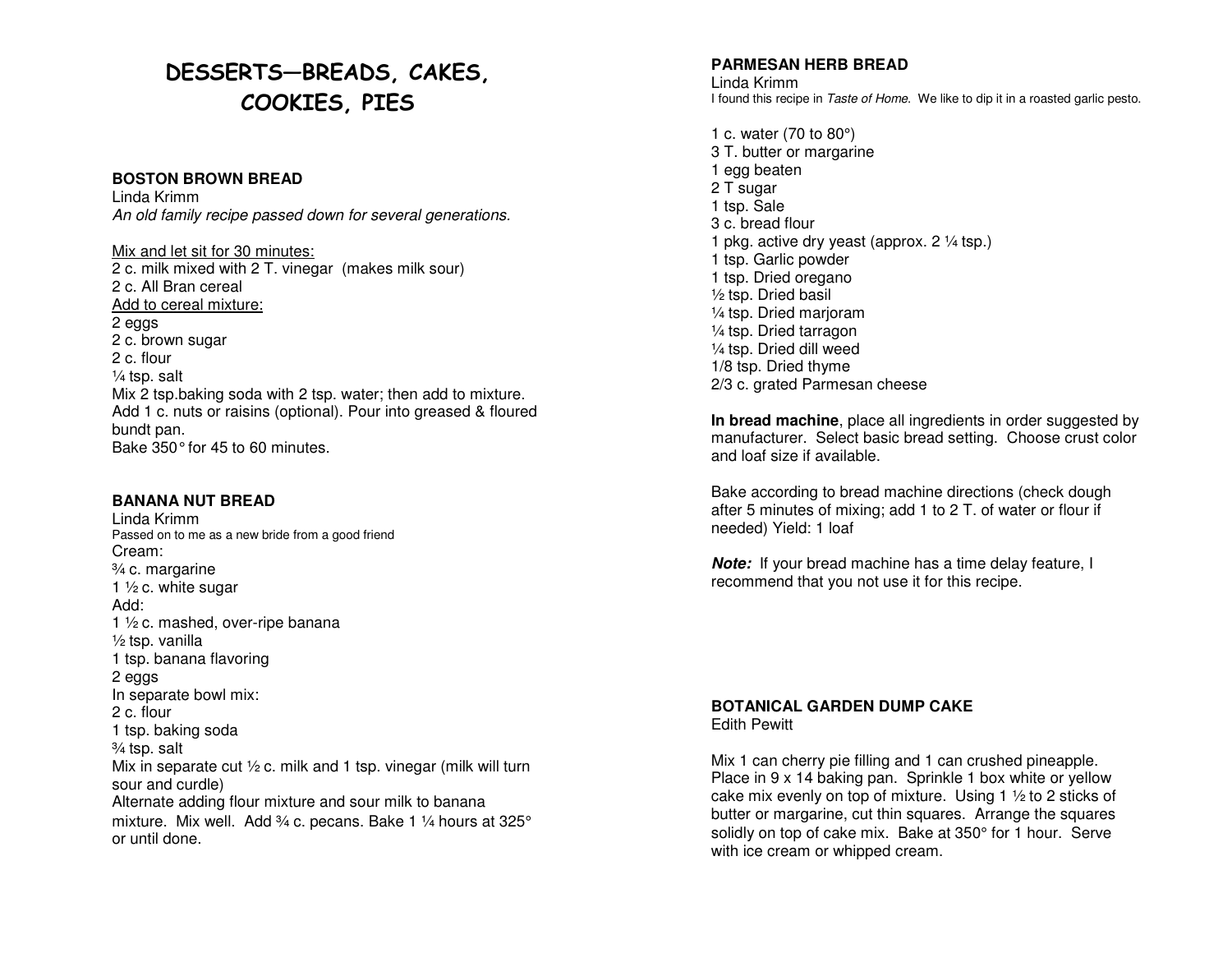# **PUMPKIN CRUNCH CAKE**

Pauline Robbins

Beat until well mixed. Then pour into 13 x 9-inch greased pan.

- 1 16-oz. can pumpkin
- 1 12-oz. can evaporated milk
- 1  $\frac{1}{2}$  c. white sugar
- 1 tsp. pumpkin pie spice
- 1 tsp. salt
- 4 eggs

Sprinkle 1 box yellow cake mix over pumpkin mixture and 1 c. chopped pecans over cake mix. Thinly slice 1 to 1  $\frac{1}{2}$  sticks of butter over the pecans.

 Bake at 350 for 50 minutes. Top crust is softer on the second day.

# **SOUR CREAM POUND CAKE**

(Low fat dessert!) Jenny Capone

3 cups sugar ¾ cup margarine, softened 1 1/3 cups frozen egg substitute, thawed 1 ½ cups low-fat sour cream 1 tsp. baking soda 4 ½ cups sifted cake flour ¼ tsp. salt 2 tsp. vanilla extract Vegetable cooking spray

Cream sugar and margarine at medium speed until combined. Gradually add egg substitute, beating well. Combine cream and baking soda; stir well, and set aside. Combine flour and salt; with mixer running at low speed, add to creamed mixture alternately with sour cream mixture, beginning and ending with flour mixture. Stir in vanilla. Spoon batter into a 10-inch tube pan coated with cooking spray. Bake at 325° for 1 hour and 35 minutes or until a pick inserted in center comes out clean. Cool in pan for 10 minutes; remove from pan and cook on wire rack.

Yield: 24 1-inch slices

# **DUMP CAKE**

Marci Junge

1 large can cherry pie filling 1 can crushed pineapple (not drained) 1 yellow cake mix—dry 2 sticks butter—room temperature 1 c. coconut 1 c. chopped pecans 1 T cinnamon 2 T sugar

Grease 13 x 9 x 2 pan—pour in pie filling. Spread undrained pineapple over it. Sprinkle dry cake mix over fillings. Cut up and evenly add butter. Sprinkle cinnamon & sugar; then coconut & pecans. Bake at 325° for 60 minutes 'til crusty on sides. Serve with whipped cream or Cool Whip.

# **CHOCOLATE PEPPERMINT BUNDT CAKE**

Linda Norman

1 pkg. devil's food cake mix ½ c. sugar 1 large package chocolate instant pudding mix 1 c. vegetable oil 4 large eggs 1 8-oz. container sour cream 1 tsp. peppermint extract 1 c. powdered sugar 2 T milk ½ c. coarsely crushed hard peppermint candies

Combine first 7 ingredients in large mixing bowl. Beat at low speed until combined. Beat at high speed 2 minutes. Pour batter into greased bundt pan and bake at 350° for 50 minutes or until toothpick comes out clean. Cool on wire rack. Stir together powdered sugar and enough milk to make a glaze. Drizzle over cake and sprinkle with crushed candies. ENJOY!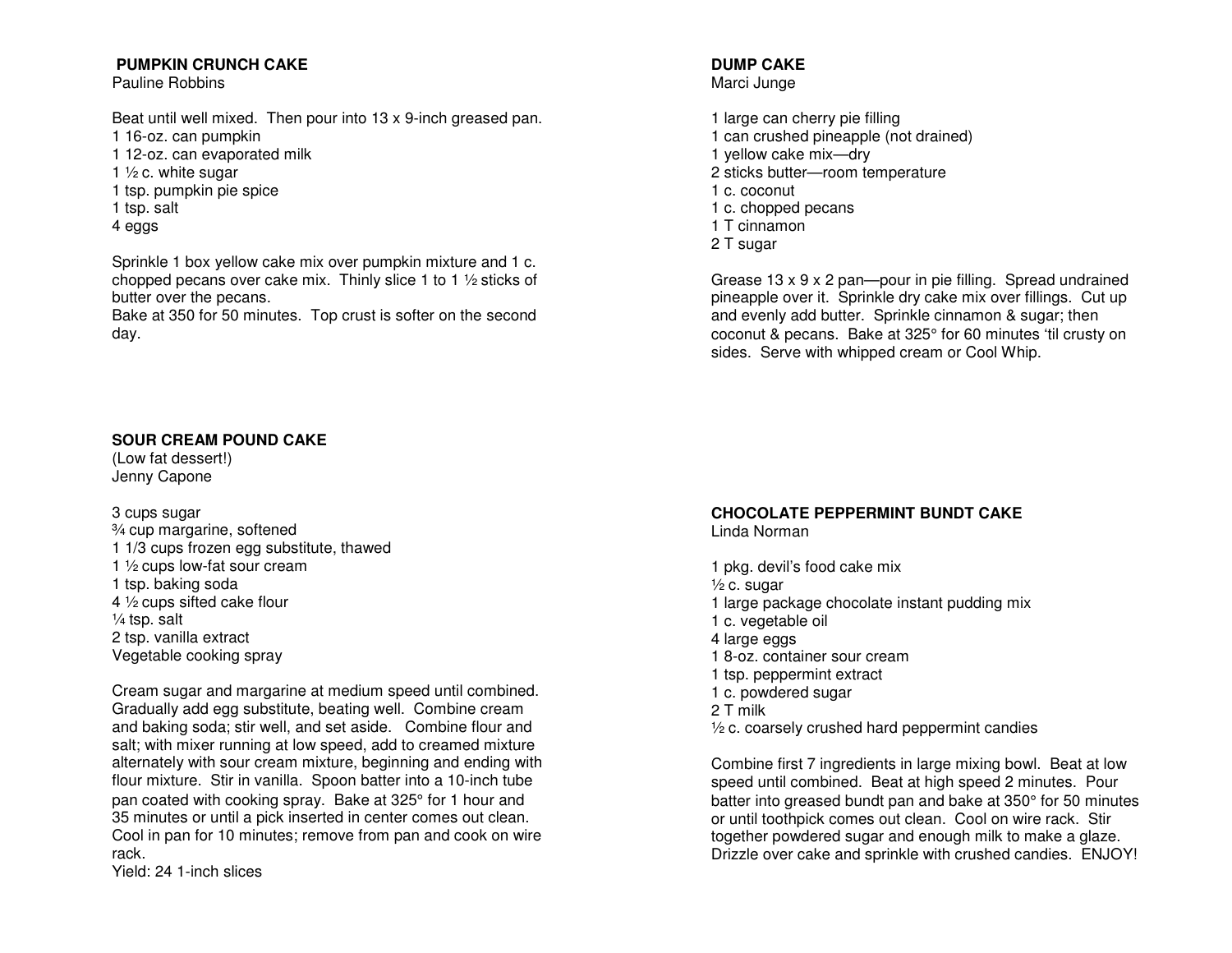### **GINGERBREAD-APPLE CAKE**

Lynn Kugler

1 cup dark molasses 1 tsp. Baking soda 2 cups all-purpose flour 1 T baking powder 2 tsp. each ground cinnamon and ground ginger ¼ tsp. Ground cloves 3 T butter or margarine 6 cups peeled, sliced tart apples (Granny Smith) ¼ cup granulated sugar ¼ cup bourbon or apple juice 1 cup firmly packed brown sugar ½ cup butter or margarine at room temperature 2 large eggs

1. In a 1-2 qt. pan, combine molasses and 1 cup water. Bring to a boil over medium-high heat. Remove pan from heat and stir in baking soda; let cool completely.

 2. In a small bowl, stir together flour, baking powder, cinnamon, ginger and cloves. Set aside.

 3. Melt the 3 T butter in a wide non-stick frying pan over medium-high heat. Add apples; cook, turning often with a spatula, until slices are just tender when pierced (about 5 min.). Stir in granulated sugar and bourbon; continue to cook, stirring occasionally until liquid has evaporated and apples have begun to brown (about 6 more min.) Spoon apple mixture into a well-greased 9 x 13 nonstick baking pan; spread out mixture evenly. Set aside.

 4. In a food processor or large bowl, combine brown sugar, the ½ cup butter and eggs. Beat until smooth. Alternately add flour mixture and molasses mixture; add about half of each at a time, and beat until well blended. Pour batter evenly over apple mixture.

5. Bake at 350° until cake just begins to pull away from sides of pan and center springs back when gently pressed (about 40 min). Let cake cool in pan on a rack for 15 min. Run a knife around pan sides; then invert pan onto a platter. Lift off pan. If any apple slices remain in pan, remove them and arrange atop cake. Serve warm or cool.

## **BLACK RUSSIAN CAKE**

R'Lene Winters Use a very large bowl. 1 pkg. yellow cake mix without pudding (Duncan Hines)  $\frac{1}{2}$  c. sugar 1 large package instant chocolate pudding 1 c. oil 4 eggs ¼ c. vodka ¼ c. kahlua  $\frac{3}{4}$  c. water Glaze: ½ c. powdered sugar ¼ c. kahlua Grease and flour bundt or tube pan. Preheat oven to 350. Beat all ingredients except the glaze for 4 minutes at medium speed. Pour into pan. Bake 45-50 minutes or until cake tests done. Cool in pan 10 minutes. Turn cake onto plate. With skewer, poke about 3 dozen holes in cake. Drizzle glaze over cake. Cook cake completely. Cover with plastic wrap and refrigerate. Will stay fresh for a month. Freezes well.

# **AMBROSIA CAKE**

Linda Krimm One of my favorite deserts because it is so light and refreshing.

Stir together for cake filling: 1 box instant vanilla pudding 1 medium can crushed pineapple & juice. Refrigerate until thick. Mix: 1 box yellow butter cake mix  $\frac{1}{2}$  c. oil 1 tsp. vanilla 4 eggs 1 can Mandarin oranges & juice

Pour cake mixture into 3 round 9" cake pans. Bake 325° for 15 minutes. Cool.

 To filling mixture, add ½ c. finely chopped pecans and 9 oz. Cool whip. Keep refrigerated until ready to frost cake. Spoon filling between each layer and on top of cake. Sprinkle chopped pecans on top layer for appearance. Keep refrigerated until ready to serve.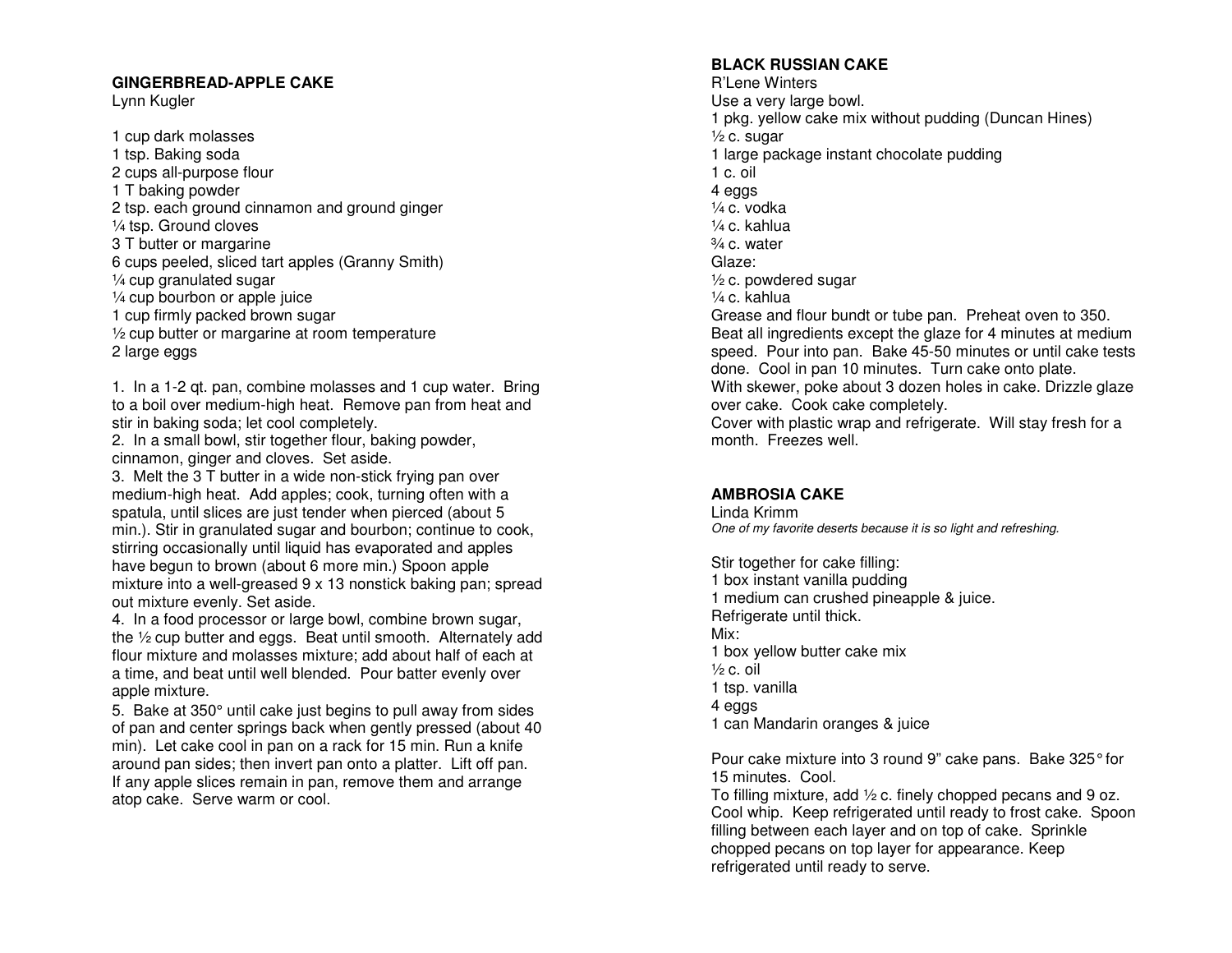## **MOM'S CHOCOLATE CAKE**

Barbara Atkins This cake is a special one from my Mom.

2 c. flour 2 c. sugar 2 stick margarine 3 ½ T cocoa 1 c. water Boil water, margarine, cocoa together to melt margarine. Add to flour and sugar. Then add: ½ c. buttermilk 2 eggs 1 tsp. Baking soda 1 tsp. Vanilla Mix well and pour into greased 13 x 9 x 2 casserole. Bake at 350° for 25-30 minutes. OR spread on deep-sided cookiesheet and bake at 400° for 25 minutes.

### **Frosting for cooled cake:**

 1 stick margarine, softened  $\frac{1}{2}$  box powdered sugar 2 T cocoa 1 tsp. Vanilla Soften with cream or milk

## **Frosting for hot cake:**

1 stick margarine 1/3 c. milk 3 ½ T cocoa Simmer to melt margarine and add 1 lb. Powdered sugar. Pour onto sheet cake while cake is still warm. This is not lowcalorie cake!

Happiness held is the seed; happiness shared is the flower.

#### **PUMPKIN CAKE ROLL**

Linda Krimm We enjoy this at Thanksgiving even if we're having pumpkin pie!

3 eggs 1 c. sugar 2/3 c. canned pumpkin 1 tsp. lemon juice ¾ c. flour 1 tsp. baking powder ½ tsp. Salt 2 tsp. Cinnamon ½ tsp. Nutmeg 1 tsp. Ginger 1 c. finely chopped walnuts or pecans

Filling: (may want to double) 1 c. powdered sugar 4 T. butter or margarine 1 8-oz. Cream cheese ½ tsp. Vanilla

Beat eggs on high speed for 5 minutes. Gradually add sugar. Stir in pumpkin and lemon juice. Sift flour with baking powder, salt, cinnamon, nutmeg and ginger. Fold into pumpkin mixture. Spread mix into well greased & floured 15x10 cookie sheet or jellyroll pan. Top with nuts and bake 375° for 15 minutes.

While cake is still in pan, sprinkle cake heavily with sifted powdered sugar. Place towel over cake pan and turn out onto board or kitchen counter. Starting at narrow end, roll towel and cake together.

 Cool, then unroll cake. The cooler the cake, the easier to handle & less likely to crack or break.

**Filling:** Combine and beat until smooth powdered sugar, butter, cream cheese and vanilla. Spread filling over cake, reroll in towel and chill 2 or more hours.

To serve, unroll and slice. Great with vanilla ice cream and brittle pieces sprinkled on top.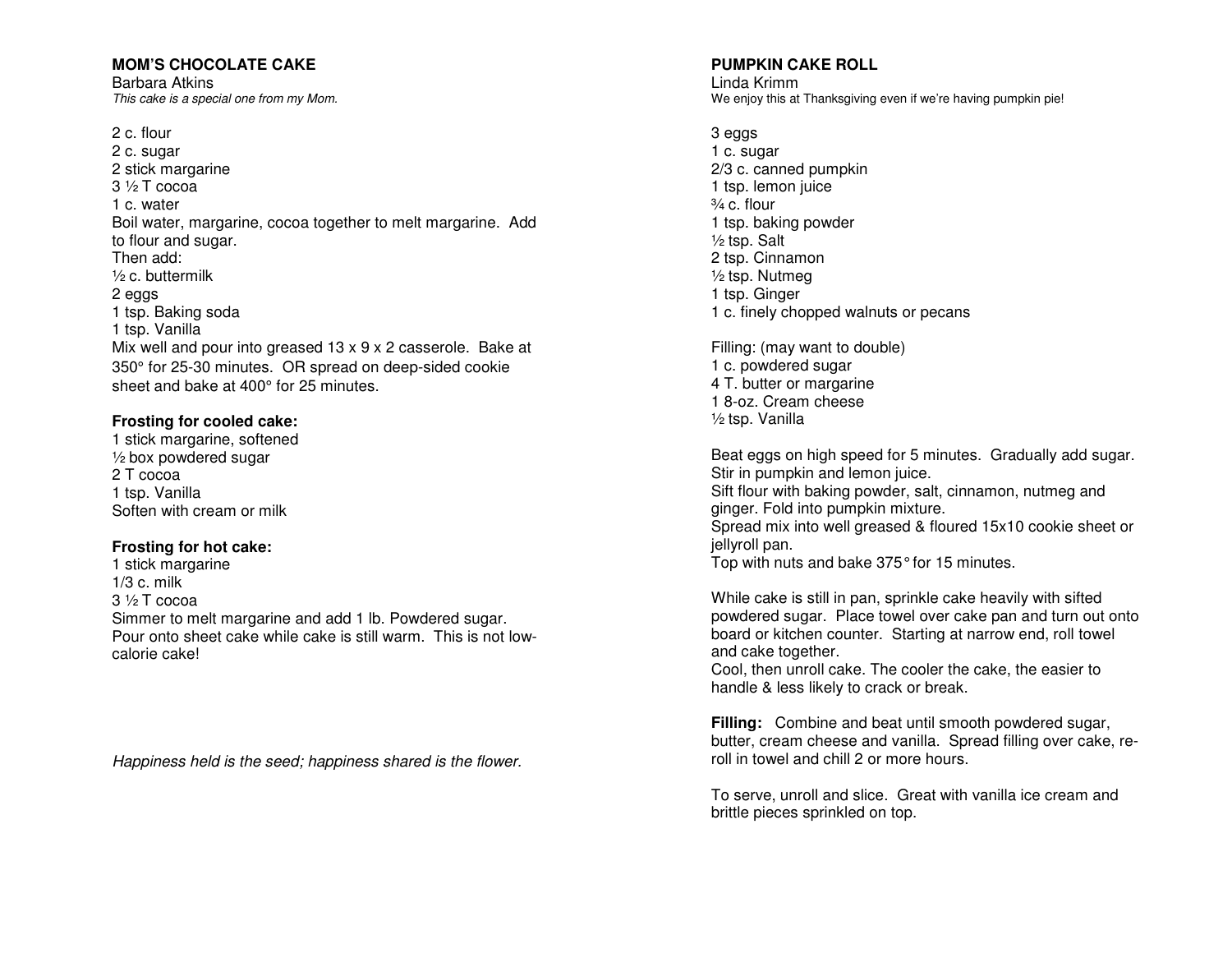## **WHITE PECAN CAKE**

Linda Whistler

- 1 Duncan Hines yellow cake mix
- 1 pkg. instant vanilla pudding—3 oz.

¾ c. water  $\frac{3}{4}$  c. oil

¼ c. white wine

4 eggs

¼ c. brown sugar

 $\frac{1}{4}$  c. sugar

2 tsp. cinnamon

½ c. ground pecans

### **Glaze:**

- 1 stick butter  $\frac{1}{4}$  c. wine 1 c. sugar
- $\frac{1}{4}$  c. water

# **Cake:**

 Mix all ingredients, except pecans. Grease & flour bundt pan. Sprinkle pecans in bottom of pan, pour cake into pan. Bake 1 hour & 10 min. at 325°

 Glaze: Boil 2-3 min. butter, sugar & water. Add wine. Pour ½ glaze over hot cake in pan. Let stand 10 min. Remove to plate. Make holes in top with fork and add rest of glaze.

# **KALOCKEY**

Amy Calkins (Ruth Nichol's daughter)

¾ cup milk—scalded} 1 pkg. yeast} Melt yeast ½ cup water} 1 stick butter 1 tsp. salt ½ tsp. nutmeg 1/3 c. sugar 1 egg 4 c. flour

Mix well--let rise—punch down—let rise—punch down—let rise; roll out on slightly floured surface; cut into rounds—let rise.

 Make thumbprint in each round. Add filling—apricot, prune, poppy seed, cream cheese, or whatever you want. Bake 400° for 1/2 hour. Sprinkle with powdered sugar.

# **RANGER COOKIES**

 1 c. shortening (butter and/or margarine) 1 c. brown sugar, packed 1 c. white sugar 2 eggs 2 c. flour (white or wheat) 1 tsp. baking powder 1 tsp. baking soda 1 tsp. salt 1 tsp. vanilla 2 c. oatmeal (can be part oat bran or wheat germ) 2 c. flake cereal (Total, corn flakes) 1 c. raisins 2/3 c. coconut 1 c. pecans or walnuts (optional)

Assemble in the usual way—beat shortening and sugar, eggs; combine flour with baking soda, b. power, salt. Mix well. Mix in oatmeal, cereal. Stir in raisins, coconut & nuts. Bake 350°, 12-20 min. to taste. This cookie is granola bar-like, and open to experimentation!

# **BROWNIES!!**

Paula Jones

Heat Oven 350° Melt 4 heaping tablespoons cocoa with 2 sticks margarine. In separate bowl mix: 2 c. sugar 4 eggs 1 tsp. Vanilla Combine cocoa mixture & sugar mixture. Add and mix 1  $\frac{1}{2}$  c. flour Add 2 c. chopped pecans Bake in large buttered cookie sheet (with sides) for 20 minutes. They will not look done, but take out of oven anyway! **Icing:**  Melt ½ stick margarine 4 level T cocoa  $\frac{1}{4}$  c. milk Add 1 box powdered sugar 1 T vanilla Mix and frost when brownies are cool.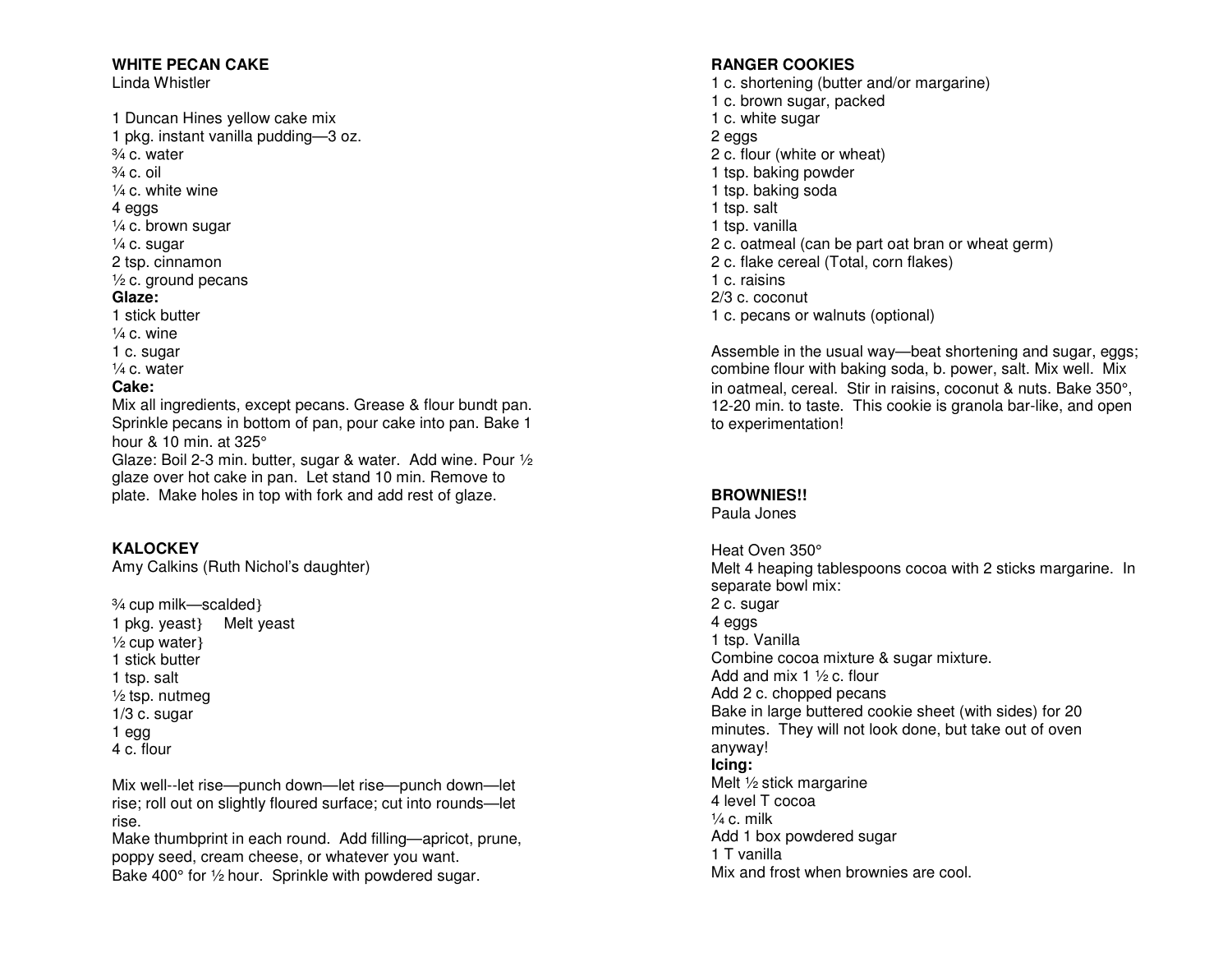# **KAHLUA CHOCOLATE BROWNIES**

Barbara Atkins

1 box fudge brownie mix (Duncan Hines) Bake according to directions in a 9 x 13 pan and let cool. Mix together and spread on top of brownies: 2 c. powdered sugar ½ c. butter—melted 2 T Kahlua \* (can use Crème de Menthe) Pour onto brownies when slightly warm. Melt together: 1 c. chocolate chips 6 T butter After melting, beat over a bowl of iced water until spreading consistency (but not too stiff). Spread over sugar layer. Cut into 1-inch squares and enjoy!

# **PEACH COBBLER**

Susan Green

## **Crust:**

 $2\frac{3}{4}$  c. flour 3 T sugar 1 ½ tsp. Salt 12 T butter, chilled 8 T shortening, chilled 6-8 T iced water In food processor, mix flour, sugar and salt until blended. Add butter cut into slices and process about 5 1-second pulses. Add shortening cut into chunks and process 4-5 more pulses. Turn into mixing bowl and add iced water just until it holds together. Turn out on floured board, but in half and roll to fit 9 x 13 deep dish.

# **Filling:**

 4 c. fresh or frozen peaches (you can substitute canned freestone) ¾ c. sugar 1 tsp. cinnamon dashes of cloves and nutmeg 3 T flour Mix dry ingredients and stir into peaches. Turn into prepared crust. Roll out remaining half of pastry, topping it solid or as a lattice. Bake in 375° oven about 45 minutes.

# **FRENCH LEMON PIE**

Barb Munn Makes 2 pies

2 unbaked pie crusts Juice of 3 lemons 6 eggs 2 c. sugar 3 T flour 2 c. Karo syrup ½ c. butter, melted

Mix together all ingredients. Stir or whisk together. Pour into pie crusts. Bake at 350° for 1 hour or until set and lightly brown. Cool.

Strangers are friends that you have yet to meet. Roberta Lieberman

**BUTTERMILK PIE** Barb Munn

1 unbaked pie crust 3 eggs 2 c. sugar 3 T flour ½ c. melted butter 1 c. buttermilk

Set prepared crust aside. In a mixing bowl, place all ingredients in order. Mix by hand with spoon or wire whisk. Pour into pie crust and bake at 350° for about 45 minutes or until pie is lightly golden and firm. Serve warm or chilled.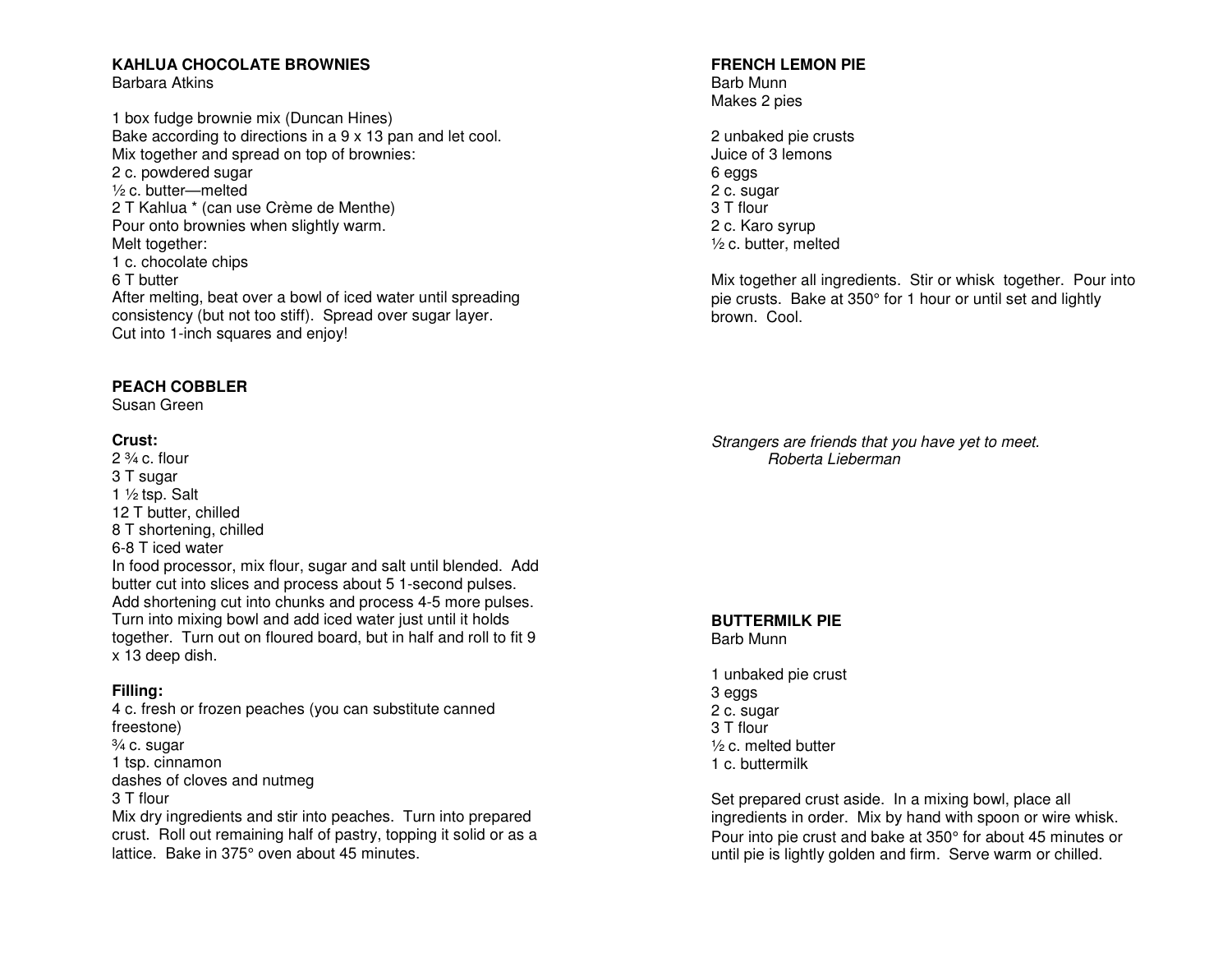#### **PRALINE ICE CREAM PIE** Joetta King

½ cup crunchy peanut butter ½ cut white Karo syrup 2 cups Rice Krispies 1 qt coffee ice cream (mocha) 3 T butterscotch topping 1 medium size carton Cool Whip  $\frac{1}{2}$  cup chopped pecans

Mix peanut butter and Karo syrup. Add Rice Krispies and mix well. Press into bottom of 9-inch square pyrex dish or pan which has been well buttered. Put in freezer for 15 minutes. Remove from freezer and spread ice cream onto Krispies. Drizzle from spoon the butterscotch topping all over ice cream. Cover with Cool Whip and sprinkle pecans on top. Freeze until ready to serve. Cut into squares desired size and serve.

# **QUICK CHERRY DESSERT**

Susan Brooker

1 c. butter or margarine 1  $\frac{1}{2}$  c. sugar 4 eggs 1 tsp. almond extract 2 c. flour 2 tsp. baking powder 1 can (21 oz.) pie filling (cherry or your choice) powdered sugar to dust on top

Cream together butter and sugar. Add eggs—beat until light and fluffy. Add almond extract. Stir in flour and baking powder. Mix until smooth. Butter a 13 x 9 cake pan. Turn mixture into pan. Spoon the pie filling into the case in 16 spots, spacing 4 spoonfuls evenly in each direction. Bake at 350° for 45-50 min. or until golden and cake tests done. Filling will sink into cake while baking. Cut into 16 pieces; place bottom-side up on plate and dust with powdered sugar.

#### **MOLDED FRENCH CREAM** Camille Kissell

2 small pkg. lemon Jell-o

2 c. hot water

 Stir with whip—not electric mixer—until dissolved. Add one 8oz. pkg. cream cheese and allow to melt in hot liquid. Continue using whip to break up completely until blended smoothly. Add 2 small containers lemon yogurt. Add 1 medium container of Cool Whip. Continue using whip until all is blended and smooth. Pour into mold that has been sprayed with Pam. Allow to firm several hours or overnight. Unmold onto a tray. Garnish with seasonal fruit or flowers

# **CRANBERRY JELL-O DESSERT**

Barbara Atkins

2 pkg. small raspberry jell-o 1 can small (20 oz.) crushed pineapple 1 can whole jellied cranberries (not cranberry sauce) 1  $\frac{3}{4}$  c. hot water Topping: ½ c. sour cream 4 oz. Philadelphia cream cheese 1 c. slivered pecans

Dissolve jell-o in water. Add crushed pineapple and juice, and whole jellied cranberries. Mix well. Transfer to serving dish and chill. For topping, cream cheese and sour cream together. Spread over chilled jell-o mold. Top with pecans.

## **CRANBERRY JELL-O**

Rene' Herndon

2 small packages. Cherry Jell-O 1 small can crushed pineapple \*undrained)  $\frac{1}{2}$  c. nuts 1 can whole cranberry sauce 2 c. boiling water

Dissolve Jell-0 in hot water. Add cranberry and dissolve. Add undrained pineapple and nuts. Let set.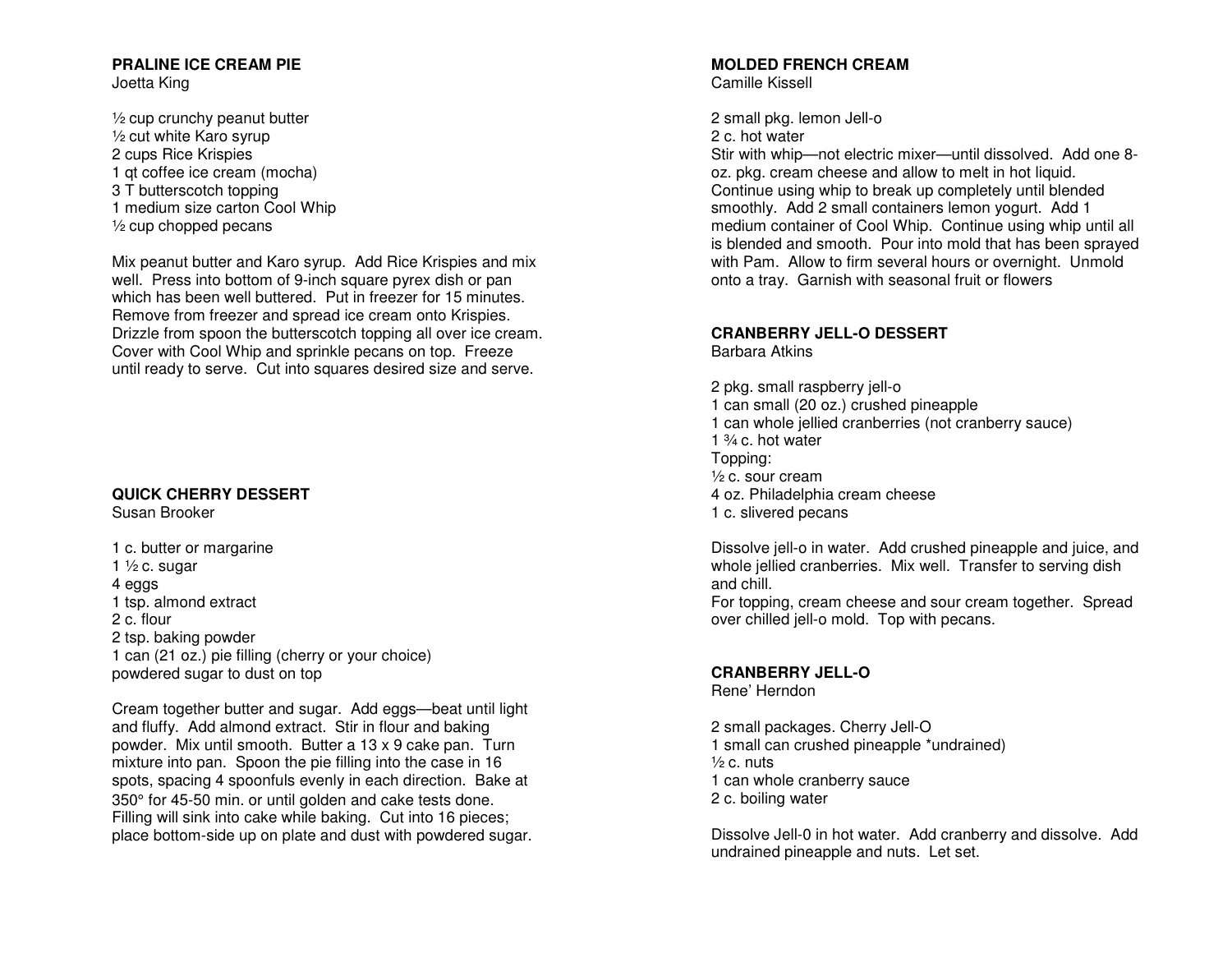# **APRICOT JELL-O DESSERT**

Barbara Atkins

In large bowl-- 2 3-oz. Pkg. apricot jell-o 2 c. boiling water 1 can lemon pie filling

Dissolve jell-o is boiling water. Add pie filling and stir. Add 1 large can sliced peaches, cut into bite-sized pieces. Add juice.

 Transfer to serving bowl and refrigerate to allow jell-o to set. To serve, cover with Cool Whip and nuts, if desired.

# **AUNT NITA'S CANDY**

Linda Krimm

12 oz. Semi-sweet chocolate chips 20 oz. White Almond Bark 4 c. pecan halves

 (You may also add Toffee chips with the pecans for variety) In a large microwave safe bowl, place chips and almond bark. Set for 1<sup>1/2</sup> minutes. Stir and heat for one more minute. Stir again. Heat at 30-second intervals if needed (being careful not to burn the chocolate mixture). Stir in pecans and drop by teaspoonfuls on waxed paper. Let harden. Store in airtight container.

I have never had so many good ideas, day after day, as when I worked in the garden. John Erskine

# **LIME JELL-O DESSERT**

8 oz. Whipped cream 1 15-oz. Or smaller can of pineapple 1 6-oz. Box of lime Jell-O

Drain pineapple. Make Jell-O according to package. For water requirement on box, use pineapple juice, then add water to meet the required liquid. Refrigerate jell-o until it begins to thicken. Use mixer and beat well. Add whipped cream and beat until well mixed. Add pineapple and mix with spoon. Can also add marshmallows or nuts. Chill in 9 x 9 x 13 pan.

#### **MICROWAVE TOFFEE** Peggy Reyher

 $\frac{1}{2}$  c. finely chopped pecans  $\frac{1}{2}$  c. butter or margarine 1 c. sugar 1 tsp. Salt ¼ c. water ¾ c. semisweet chocolate morsels  $\frac{1}{4}$  c. finely chopped pecans

Sprinkle ½ c. pecans in a 9-inch circle on a greased cookie sheet. Set aside. Coat only the top two inches of a 2  $\frac{1}{2}$  qt. glass bowl with butter. Place remaining butter in the bowl. Add sugar, salt, and water. Do not stir. Microwave at High for 11 minutes or until mixture begins to turn light brown. Pour over pecans on cookie sheet. Sprinkle with chocolate morsels. Let stand one minute to soften the morsels. Spread softened morsels evenly over mixture and sprinkle remaining  $\frac{1}{4}$  c. chopped pecans over the chocolate. Chill until firm. Break into bite-sized pieces. Yield: about 1 pound.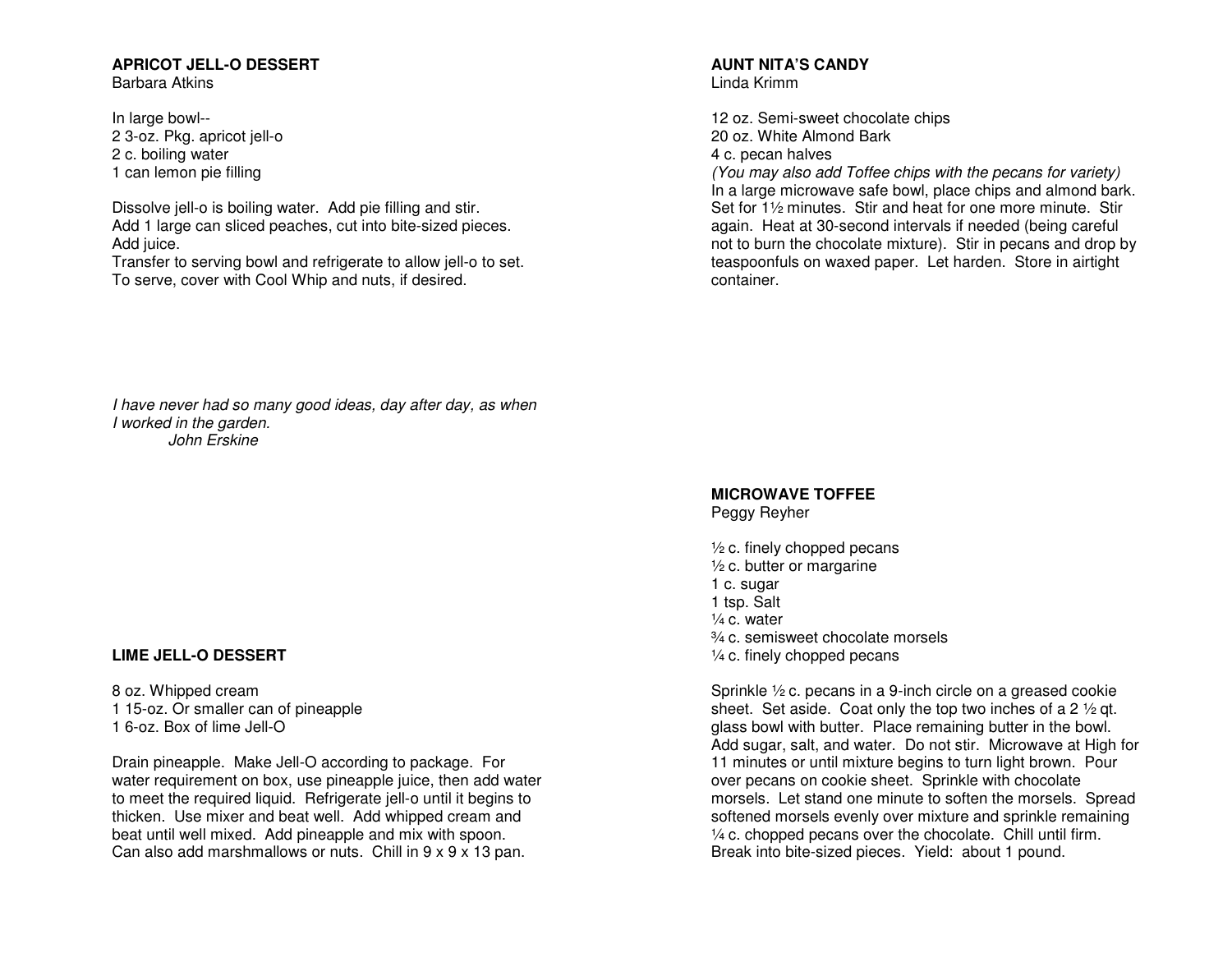#### **UNCOOKED FRUIT CAKE or CHRISTMAS FUDGE** Barbara Williams

1 lb. raisins

- 8 oz. package chopped dates 16-22 large (not mini) marshmallows 1 lb. box graham crackers (approx. 5 cups) crushed 1 can Eagle Brand milk
- 1 pint nuts (half walnuts and half pecans chopped)

Mix dates, raisins, nuts & graham crackers together in a very large bowl. Melt marshmallows and milk slowly in a double boiler. Mix liquid mixture and dry mixture together a little at a time. Have fingers buttered so won't stick to hands. Mix well. Butter bottom of tube pan or foil loaf pans. Press using wax paper or parchment paper if needed—so can pack tightly and not stick to fingers.

Keeps well in refrigerator, or may be frozen.

 Refrigerate at least overnight before serving. Great with coffee!

# **CRUNCHY GRANOLA CEREAL**

3 cups Quick-cooking oatmeal 1 cup Wheat germ ½ cup Coconut, flaked and/or Shelled sunflower seeds 1 cup nuts, coarsely chopped ½ cup oil ½ cup honey 2 tsp. vanilla

## Preheat oven to 275°

 Mix all dry ingredients together in large bowl. Mix oil, honey and vanilla (and I add a little cinnamon sometimes). Pour over oat mixture; and stir until evenly mixed. Spread on a 15 x 10 baking pan. Bake 1 hour, stirring at each 15 minute intervals. Cool and store in airtight container. (De-lish & Nu-trish)!! Also add some white raisins.

# EASY CASSEROLES & SIDE DISHES

**SCALLOPED PINEAPPLE** 

Rachel Clark

4 c. white bread crumbs, fresh and take off crust 1 20-oz. Can of pineapple chunks, drained Toss above ingredients and put in 2-qt. Dish Mix together: 3 beaten eggs 2 c. sugar 1 c. melted butter Pour over pineapple and crumbs Bake at 350° for approx. 40-60 min. until brown and crusty on top. May refrigerate overnight before baking. Makes a very rich and tasty dish that complements baked ham.

# **LEMON CHICKEN WITH MUSHROOM SAUCE**

Linda Vick

4 boneless, skinless chicken breasts 2 lemons ½ stick butter 3 c. chopped mushrooms 1 tsp. Tarragon, parsley, salt and freshly ground pepper 1 T olive oil 2 cans chicken broth 2 T flour

Coat breasts with oil, squeeze juice of lemon over them. Season with salt and pepper and place 1 to 2 slices of lemon over each. Bake @ 350° for 30-40 min. SAUCE: Melt butter in skillet, add mushrooms and tarragon. Saute' until golden brown (6 minutes) Stir in flour; add chicken broth; stir while gradually increasing heat. Boil until thick and creamy. Add juice from half of lemon. Spoon over breasts and garnish with parsley.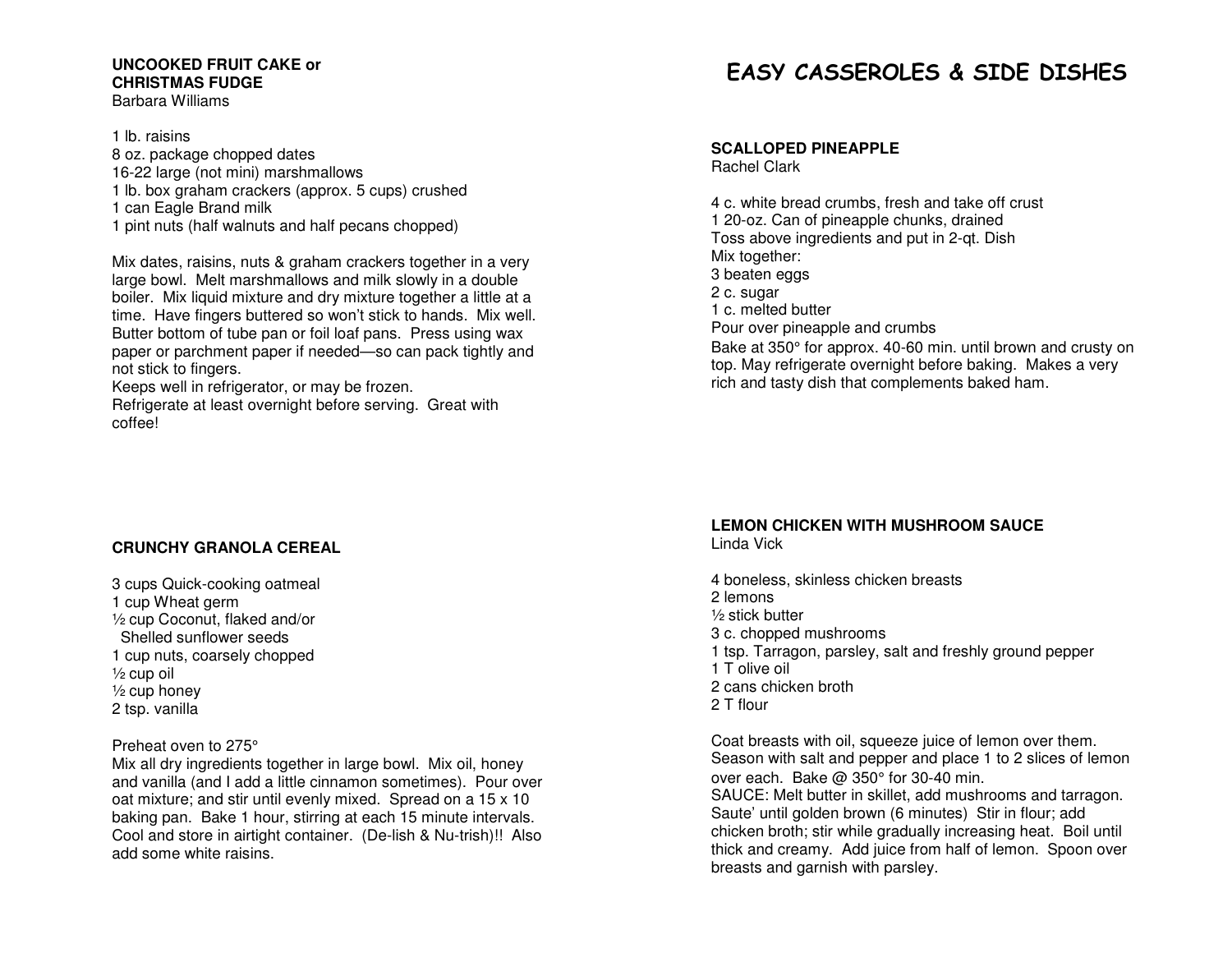# **BUTTERMILK PECAN CHICKEN**

Barb Munn

1 c. flour 1 c. pecans, toasted and ground in blender 1 T paprika ½ tsp. Salt 1/8 tsp. Pepper 1 egg, lightly beaten 1 c. buttermilk 6 skinless, boneless chicken breast halves 1/3 c. butter, melted

Combine flour, pecans, paprika, salt and pepper in a pie pan. Set aside. Combine egg and buttermilk. Dip chicken breasts into buttermilk mixture and dredge in flour mixture. Pour the melted butter into a baking dish. Add chicken, turning once to coat with butter. Bake at 375° for 30 minutes. Chicken should be golden brown. Garnish with fresh parsley, thyme, or sage.

Chicken can be cut into strips and prepared the same way to use as an appetizer. Use a honey mustard or Ranch dressing for dipping.

# **SUSAN'S CHICKEN**

Barb Munn Serves 6

12 bacon strips 6 boneless chicken breasts

- 1 ½ c. sour cream
- 1 ½ c. cream of chicken soup
- 1 ½ c. bread crumbs
- 4 T melted butter

 Fry bacon until crisp. Place bacon in bottom of buttered baking dish. Place uncooked chicken on bacon. Mix together sour cream and chicken soup. Spread over chicken. Mix bread crumbs and melted butter and spread over soup mix. Bake uncovered at 275° for no less than 3 hours. Serve with rice or noodles.

# **EASY QUICHE**

Linda Krimm This is a no crust quiche that is so easy!

Mix with fork:

2 eggs 2 T. flour

1 c. evaporated milk (mixture will be lumpy)

Add to egg mixture:

1 cup grated Monterey jack cheese

1 cup grated cheddar cheese

 Add to egg & cheese mixture various combinations of any of the following ingredients. Amount depends on what you choose.

- Broccoli
- Chopped tomatoes
- Spinach
- Green onions
- Black olives
- Canned chopped green chilis
- Canned mushrooms
- Cooked ham, sausage, bacon, or other meat Pour into 9" pie pan and bake 350° for 60 minutes or until firm. Cool slightly before serving.

# **FLAT ENCHILADAS**

Barbara Williams

Brown 1 lb. Hamburger with onions. Drain. Add 2 cans (10 oz. each) mild enchilada sauce Add 16 oz. can chopped tomatoes with liquid and 1 can (8 oz.) tomato sauce. Simmer 10-15 minutes. If not thick enough, add 1 16-oz. can warm water mixed with 1 T flour. Using corn or flour tortillas, place tortilla into meat mixture and gently push into mixture. Then take out and lay flat on a plate. Add meat mixture to top of tortilla. Then top with grated cheese, lettuce, tomatoes, and any other thing you like. May stack 2 or more meat tortillas for hungrier appetites.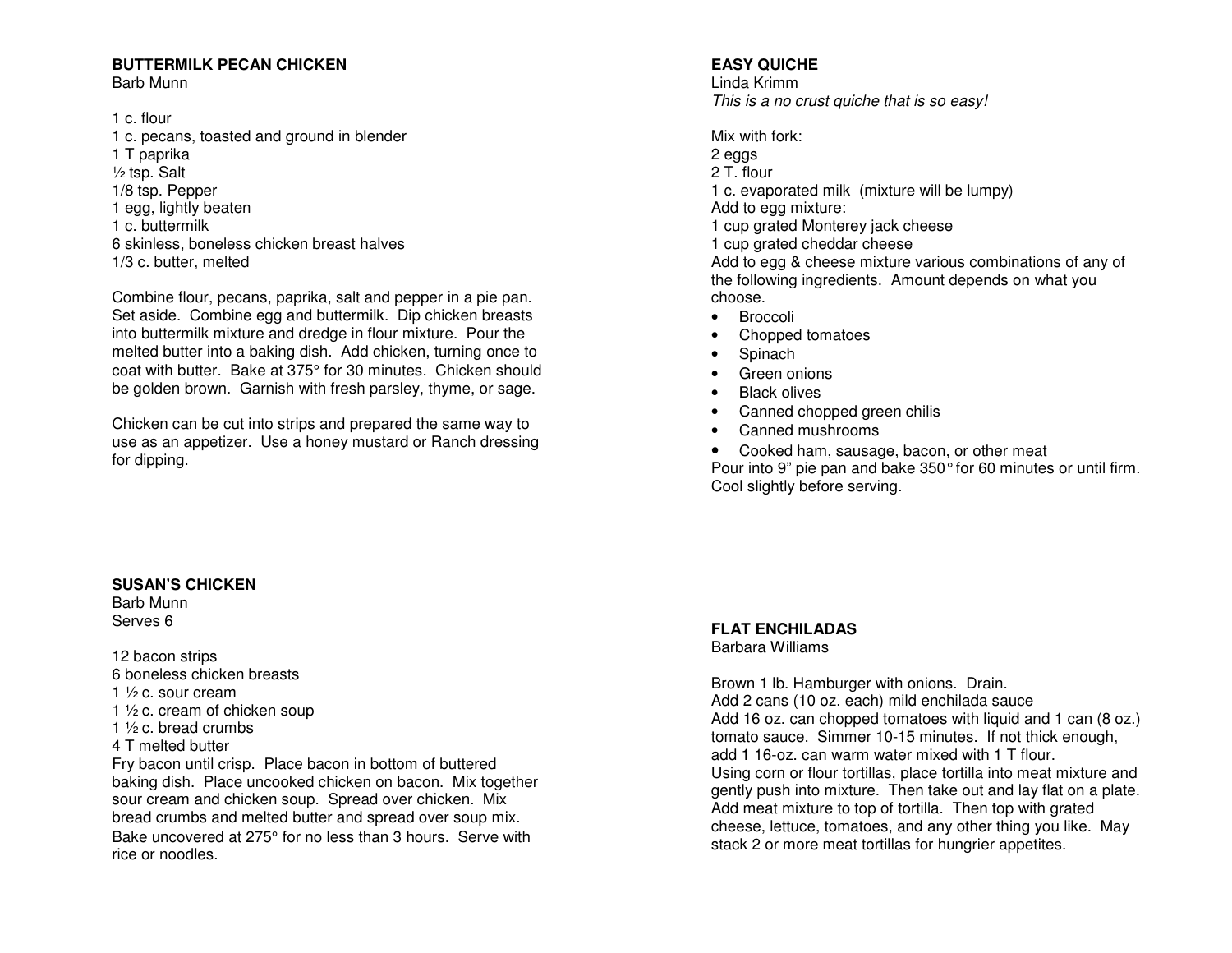## **POPPY SEED CHICKEN**

Barb Munn Serves 8

4 lbs. boneless chicken breasts, cooked & chopped 2 cans cream of chicken soup 2 c. sour cream ½ c. dry white wine 1 ½ c. Ritz cracker crumbs 1 c. almonds, toasted and finely crushed ½ c. butter, melted Poppy seeds

Place chicken in a buttered 9 x 12 baking pan. Set aside. Combine soup, sour cream and wine. Pour soup mixture over chicken. Combine cracker crumbs, almonds and butter. Sprinkle over casserole. Cover with poppy seeds and bake at 350° for 30-40 minutes. Serve with rice or noodles.

Happiness is knowing a flower will grow where you've planted a seed.

# **POTATO CASSEROLE**

Barbara Atkins

1 large bag frozen hashbrowns (cubed) 2 cups grated cheddar cheese 1 8-oz. Sour cream 1 can cream chicken or cream mushroom soup  $\frac{1}{2}$  cup chopped onion ½ cup butter or margarine, mixed in (not melted) salt/pepper

Mix all and place in greased casserole. Top with 2 cups crushed corn flakes and ¼ cup melted butter drizzled on top. Bake at 350° for 45-55 min. until bubbly. Serves 6-8. Great side dish with ham or brunch.

#### **ENCHILADA BLANCO** Lynn Kugler

4 chicken breasts, cooked 8 oz. Cream cheese 1 ½ T margarine 1 medium onion, chopped 4 oz. Diced green chilis ½ tsp. Pepper 8 flour tortillas 1 ½ cup shredded cheddar cheese

Debone chicken, dice, place in large bowl. Add softened cream cheese. Brown onions and chilis in margarine. Combine with chicken and cream cheese, mix well and add pepper.

Fill tortillas with mixture; roll up; place seam side down in a greased flat baking dish. Pour on sauce (recipe below) tope with grated cheese. Bake at 350° for 25-30 minutes.

### **SOUR CREAM SAUCE** (I like to double the sauce!)

2 T oil ½ T onion, diced ¼ T bell pepper, diced ½ T carrot, shredded 1 clove garlic, minced 2 T flour 1 cup chicken stock 4 oz. Diced green chilis 1 cup sour cream ½ tsp. Cumin salt

Heat oil in sauce pan, saute onion, garlic, pepper, carrot. Stir in flour, cook 1 minute. Add chicken stock and chilis. Cook until thick. Stir cumin into sour cream. Add a little of the thickened sauce, then stir the sour cream into the sauce. Cook over low heat until thoroughly heated. Salt to taste.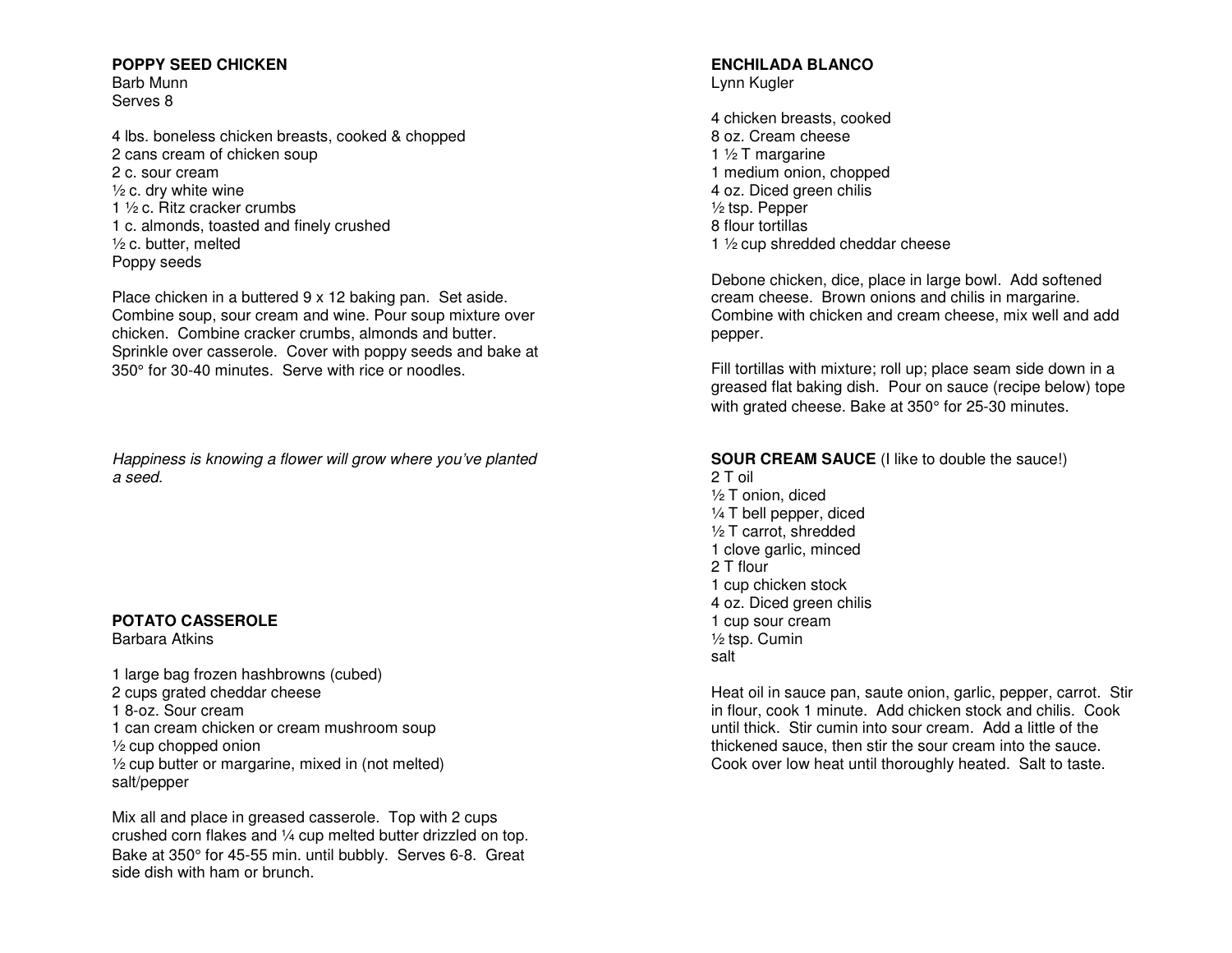# HERBAL VINEGARS

Beth Patterson

Herbal vinegars are some of the easiest gifts to make. Start with a sterilized wide-mouth jar and fill it with herbs of choice. Make sure the herbs are clean and dry or they will mold. Fill the jar to the top with herbs and then fill with vinegar. I personally like white wine vinegar. Apple cider vinegar is OK but not as exciting, and the white vinegar is too acidic. Place in a cool, dry dark place for two weeks, turning the jar once a day to make sure the essential oils are infusing the vinegar.

After two weeks, strain out the vinegar and toss the spent herbs in the compost pile. Start with clean bottles or jars with air-tight lids. Place fresh herbs and spices just enough for interest in each container and fill with the vinegar. I like to finish mine off with ribbon and sealing wax for a professional look. Here are some blends to try:

#### **Garlic Basil Vinegar**

½ cup fresh basil 1 clove garlic crushed 2 cups white wine vinegar 1 T mixed peppercorns

## **Fiver Herb Vinegar**

 ½ cup chopped rosemary ¼ cup chopped chive blossoms ½ cup chopped lemon thyme ¼ cup chopped oregano 1 spring of parsley 1 T peppercorns

The combinations are endless. I love adding shallots, red peppers, and pearl onions. Think about what is aesthetically pleasing as well as flavorful.

\*These recipes are based on a publication from the North & Central Texas Unit of the Herb Society of America, of which I am a member.

# FOOD FOR THE BIRDS

### **CUCKOO COCONUT**

1 coconut 1 hammer and/or saw 2 screw eyes

Split the coconut in half. Drain the milk. Insert a screw eye at the edge of each half and hang from a tree or feeder post.

## **TEXAS SUET**

 1 c. crunchy peanut butter 1 c. lard 2 c. quick cooking oats 1 c. whole wheat flour  $1/3$  c. sugar

Melt the peanut butter and lard in the microwave or on the stovetop. Add oats, flour, and sugar. Pack into containers and freeze until ready to use. This mixture will not melt even in a Texas winter.

# **HUMMER FOOD**

1 c. water 1/4 c. white sugar

Bring water to a boil and add sugar. Stir until dissolved. Cool and fill hummingbird feeder. Do not use food coloring. Be sure to clean your hummer feeders regularly.

# **BUNTING BISCUITS**

1 c. cornmeal 1 c. flour 1 c. bread crumbs  $1/2$  t. soda 23/4 c. raisins 1/2 c. bacon drippings 1 c. water.

Mix all ingredients and press into muffin tins. Bake at 350° for 15 minutes. Serve on feeder trays.